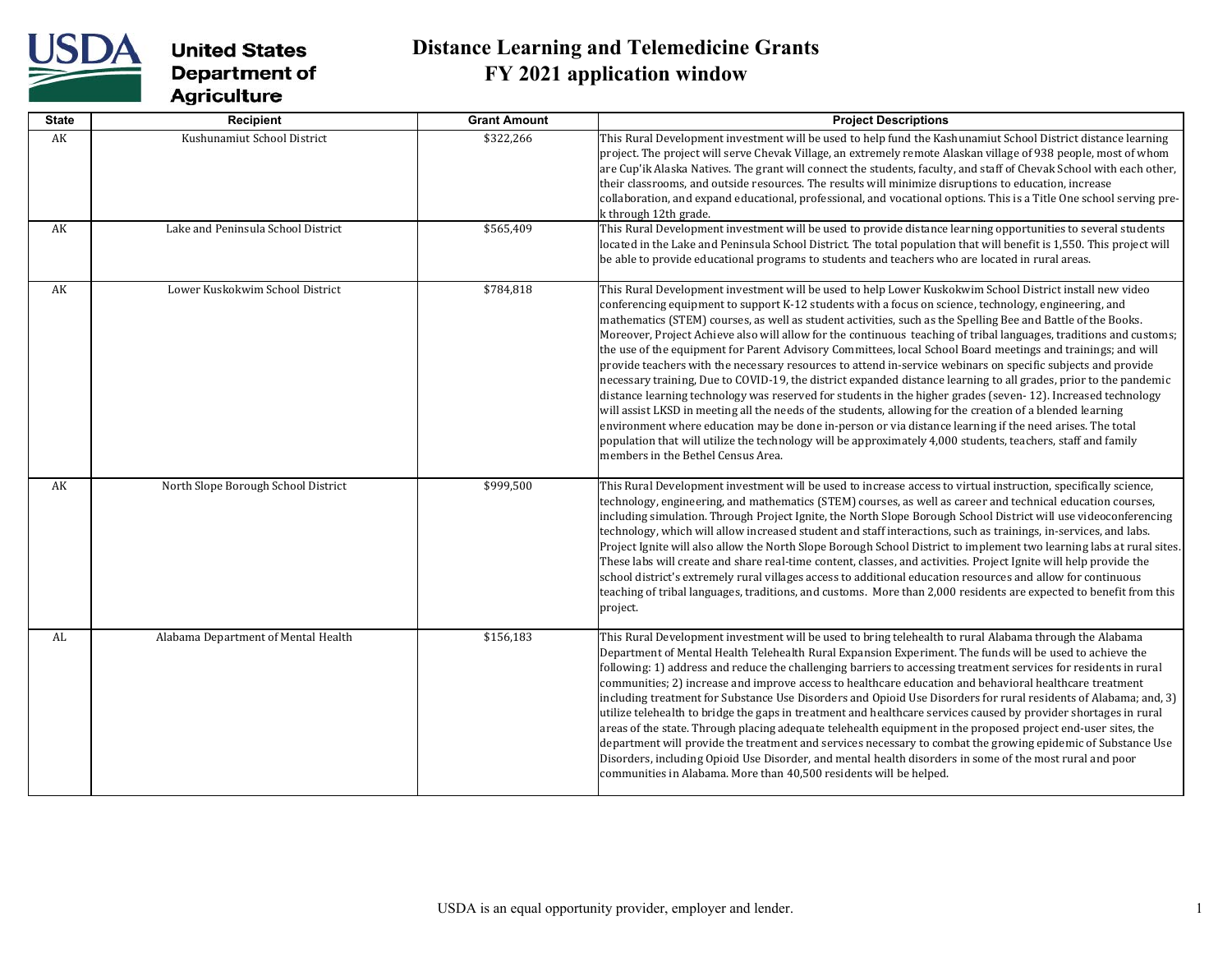

| <b>State</b> | Recipient                                             | <b>Grant Amount</b> | <b>Project Descriptions</b>                                                                                                                                                                                                                                                                                                                                                                                                                                                                                                                                                                                                                                                                                                                                                                                                                                                                                                                                                                                                           |
|--------------|-------------------------------------------------------|---------------------|---------------------------------------------------------------------------------------------------------------------------------------------------------------------------------------------------------------------------------------------------------------------------------------------------------------------------------------------------------------------------------------------------------------------------------------------------------------------------------------------------------------------------------------------------------------------------------------------------------------------------------------------------------------------------------------------------------------------------------------------------------------------------------------------------------------------------------------------------------------------------------------------------------------------------------------------------------------------------------------------------------------------------------------|
| AL           | AltaPointe Health Systems, Inc.                       | \$259,750           | This Rural Development investment will be used by AltaPointe Health Systems, Inc. to provide telehealth<br>equipment to rural hospital emergency departments, to help increase access to psychiatric care for adults and<br>children. The total population impacted is over 861,000 people. The site for the project is located in ten Alabama<br>counties, including Mobile, Baldwin, Washington, Clarke, Monroe, Conecuh, Escambia, Randolph, Clay, and<br>Talladega.                                                                                                                                                                                                                                                                                                                                                                                                                                                                                                                                                               |
| AL           | <b>Bibb County Board of Education</b>                 | \$650,465           | This Rural Development investment will be used to increase access to science, technology, engineering and math<br>(STEM) opportunities for students using distance learning at Bibb County School District. Students in 41<br>classrooms at 10 school sites will participate in expanded and enhanced education. Students will have expanded<br>capacity to participate in dual credit college courses and other learning opportunities. The project will alleviate<br>barriers caused by inadequate funding and a shortage of specialized education teachers. Outcomes will include an<br>increased number of students who graduate college and career ready, an increase in the number of students<br>enrolled in dual credit college classes, improved performance in math and science on standardized tests, and<br>enhanced school readiness for a pandemic or other emergency necessitating virtual learning. More than 22,000<br>area residents will benefit from the project.                                                 |
| AL           | Sumter County School System                           | \$334,317           | This Rural Development investment will be used by Sumter County School System to equip interactive distance<br>learning rooms to provide shared teacher resources via interactive videoconferencing. This technology will<br>provide more professional development opportunities to teachers and reduce overall travel cost for students,<br>teachers, and administrators. The project will serve six end user sites in Sumter County in Alabama, bringing<br>benefits to the 12,800 residents in the county.                                                                                                                                                                                                                                                                                                                                                                                                                                                                                                                         |
| AL           | University of Alabama                                 | \$951,886           | This Rural Development investment will create a network of tele medically equipped ambulances that can easily<br>and immediately relay real-time patient data to emergency physicians. The project will consist of 26 ambulances<br>across eleven rural hubs. The proposed ambulance-based systems will have the capability to directly connect to<br>one of the rural hubs (rural hospitals in the proposed counties). By connecting ambulances to multiple hospitals<br>through telemedicine, emergency medical services (EMS) personnel can transmit patient data and communicate<br>with hospital-based emergency department physicians to help determine how best to maximize patient care and<br>reduce cost at the site of the initial patient encounter as well as during EMS transport. The population served is<br>260,062 for the counties included in this proposed project. In 2020, these rural counties had a total of 36,933 EMS<br>calls and 15,318 individuals were transported to a hospital emergency department. |
| AR           | Dardanelle Regional LLC                               | \$305,113           | This Rural Development investment will be used to provide telehealth services from one hub site to six rural<br>hub/end-user sites. Specialists from Conway Regional Medical Center will connect on consults with outreach sites<br>in Telehealth Huddle Rooms which are equipped with video- conferencing equipment that will allow them to<br>work with a patient on a remote site, review images accessed and sent from a remote site. The proposed project<br>seeks to address these challenges by increasing the capability of the Conway Regional Medical Center to focus on<br>providing faster and more targeted Pain Management, Cardiology, Orthopedics, General Surgery and OB/Gyn<br>services. This project provides six rural Central Arkansas communities with telehealth services, that would serve<br>25,473 rural residents.                                                                                                                                                                                         |
| AR           | Division of Agriculture of the University of Arkansas | \$571,456           | This Rural Development investment will be used to purchase distance learning equipment that would allow<br>Division of Agriculture of the University of Arkansas (UADA) Cooperative Extension Service (CES) to install<br>cellular routers with WIFI to 51 geographic locations throughout Arkansas. These devices will improve internet<br>connectivity and provide an internet access point "parking lot hotspot" for clientele to access research-based<br>training. The proposal would also allow UADA to install video conferencing hardware in these locations to reach<br>an estimated minimum audience of 9,000 per year.                                                                                                                                                                                                                                                                                                                                                                                                     |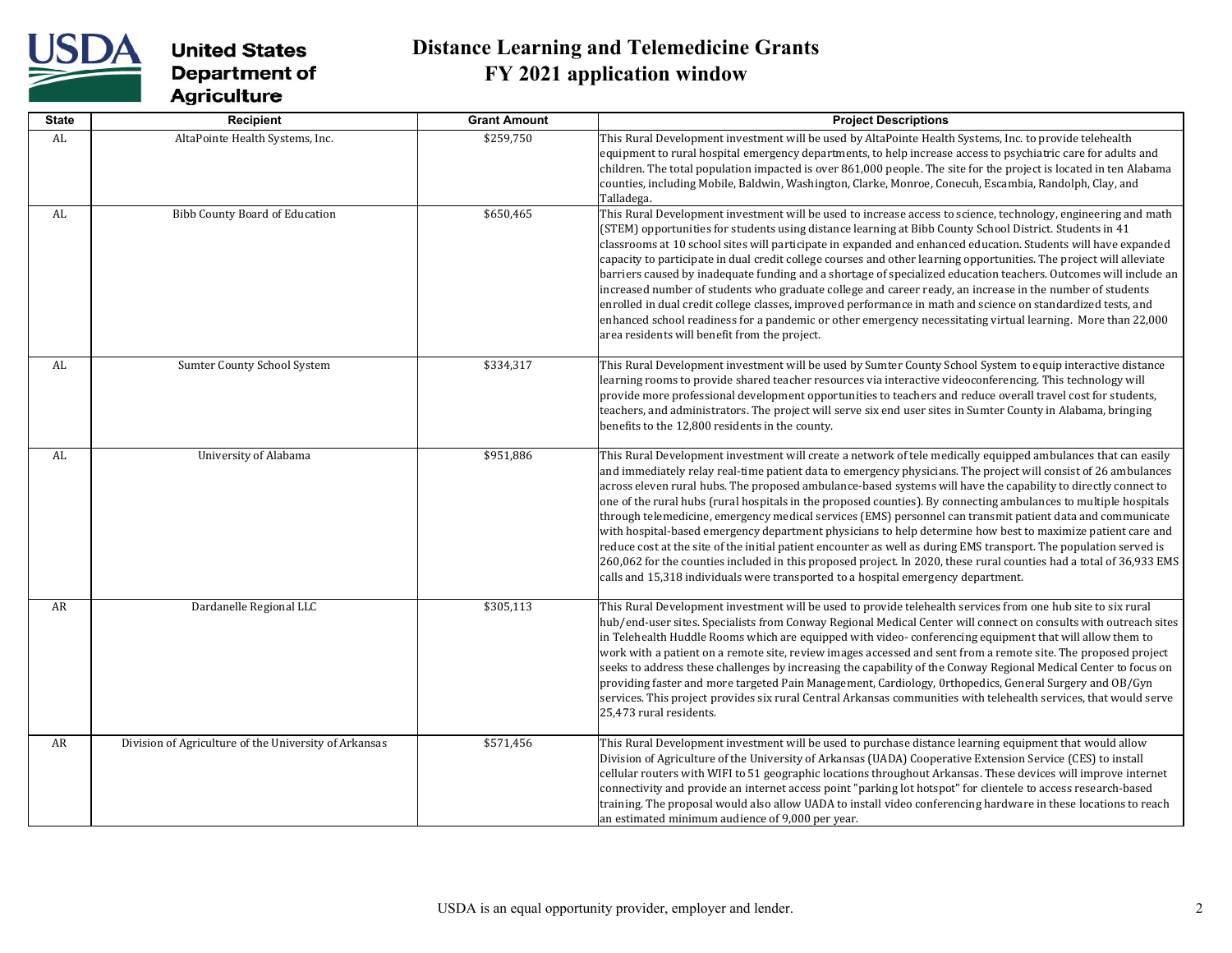

| <b>State</b> | Recipient                                   | <b>Grant Amount</b> | <b>Project Descriptions</b>                                                                                                                                                                                                                                                                                                                                                                                                                                                                                                                                                                                                                                                                                                                                          |
|--------------|---------------------------------------------|---------------------|----------------------------------------------------------------------------------------------------------------------------------------------------------------------------------------------------------------------------------------------------------------------------------------------------------------------------------------------------------------------------------------------------------------------------------------------------------------------------------------------------------------------------------------------------------------------------------------------------------------------------------------------------------------------------------------------------------------------------------------------------------------------|
| AR           | Lyon College                                | \$298,004           | This Rural Development investment will be used to assist Lyon College to purchase interactive video conferencing<br>equipment that will provide distance learning services for approximately 3,200 rural high school and middle<br>school students. This project will provide expanded educational opportunities to include science, technology,<br>engineering and mathematics (STEM) for rural Arkansas high schools, expanded post-secondary readiness,<br>transition, and enrollment programs, substance abuse educational and counseling support for students, health<br>education, and professional development and instructional resources for teachers and school leaders through<br>distance learning.                                                      |
| AR           | University of Arkansas for Medical Sciences | \$737,882           | This Rural Development investment will be used to bring telemedicine across rural Arkansas through the<br>University of Arkansas for Medical Sciences. This project will place new telemedicine carts at rural hospitals, rural<br>health clinics, and rural penitentiaries through Arkansas for the purposes of clinical care. Most sites are current<br>telemedicine users with outdated equipment at risk of technical failure and require replacement<br>for continued program operation. With 36 sites around the state, this project will benefit over 811,000 residents.                                                                                                                                                                                      |
| AZ           | Navajo County Community College District    | \$715,890           | This Rural Development investment will be used to acquire high-quality video conferencing equipment for 22<br>rural schools throughout eastern Arizona. The program will enable expanded access to college coursework as<br>project sites commit to supplying and offering access to dual enrollment coursework to high school students<br>during the day. Funded equipment will also be used for college and career prep for adult learners, taught during<br>evenings, and courses leading to degrees in Early Childhood Education (ECD) and Education (EDU) taught on<br>weekends. The project will serve over 1,100 rural residents at across a 21,158 square-mile area, that includes the<br>tribal lands of the Navajo, Hopi and White Mountain Apache people. |
| CA           | California Rural Water Association          | \$151,300           | This Rural Development investment will be used to purchase equipment to be used to implement a centralized<br>remote distance learning model for California Rural Water Association to teach students participating in an<br>Apprenticeship Program in four different locations in California. The end-user sites are in the city of Corning, city<br>of Montague, Golden Hills Community Services District, and Lake County Special Districts and will benefit<br>approximately 28,000 residents. The program provides a pathway for employed utility workers to upgrade and<br>enhance their Technical, Managerial, and Financial understanding and skills in the operation and management<br>of their local utilities.                                            |
| CA           | Kaweah Delta Health Care District           | \$246,965           | This Rural Development investment will be used to connect the Visalia hospital, General Medical Education, and<br>Kaweah Health Mental Hospital with Exeter, Woodlake and Lindsay clinics and patients across Tulare county in<br>California. Using a robust telehealth and updated communications network, this project will focus on treating<br>those with substance and opioid use disorders, as well as other chronic diseases and general health issues can be<br>treated with telehealth visits. The project will connect 40 doctors, including specialists with 200,000 people in<br>Tulare county.                                                                                                                                                          |
| FL.          | Ocala Behavioral Health, LLC                | \$160,611           | This Rural Development investment will be used to fund the Tele-Behavioral Health Project of North Central<br>Florida (Tele-NCF). The Tele-NCF Project will help The Vines Hospital to develop a telemedicine network of six<br>rural communities in Florida to better serve the healthcare needs of approximately 40,000 residents. The network<br>will enable The Vines Hospital to maximize scarce health care resources available in this rural service region to<br>deliver high quality mental/behavioral health and substance/opioid use disorder treatment.                                                                                                                                                                                                  |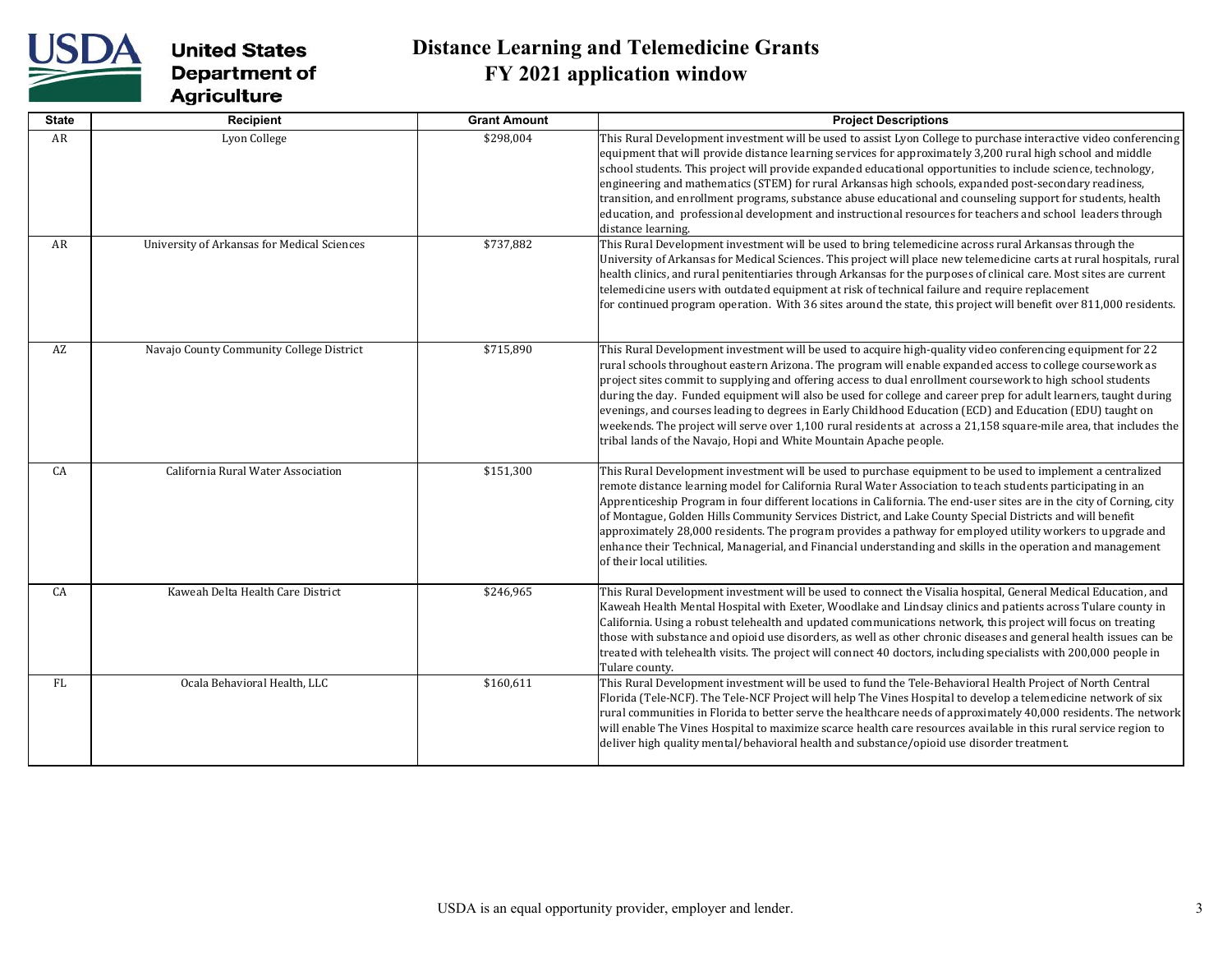

| <b>State</b> | Recipient                            | <b>Grant Amount</b> | <b>Project Descriptions</b>                                                                                                                                                                                                                                                                                                                                                                                                                                                                                                                                                                                                                                                                                                                                                                                                                                                                                                                                                                                                                                                                                                                                         |
|--------------|--------------------------------------|---------------------|---------------------------------------------------------------------------------------------------------------------------------------------------------------------------------------------------------------------------------------------------------------------------------------------------------------------------------------------------------------------------------------------------------------------------------------------------------------------------------------------------------------------------------------------------------------------------------------------------------------------------------------------------------------------------------------------------------------------------------------------------------------------------------------------------------------------------------------------------------------------------------------------------------------------------------------------------------------------------------------------------------------------------------------------------------------------------------------------------------------------------------------------------------------------|
| GA           | Crisp Regional Hospital, Inc.        | \$56,574            | This Rural Development investment will be used to improve medical services to students, and significantly<br>improve the overall health of the community by addressing long-term physical, mental, and behavioral health<br>issues in the Crisp County School District. Through the Crisp Regional in Schools Program project, Crisp Regional<br>Hospital will place telemedicine carts in the county's schools and provide needed telemedicine services to the<br>students at those schools. This proposal will greatly reduce the burdens (costs, transportation and time) on these<br>students and families seeking more direct and previously inaccessible health care services by meeting students<br>where they are, and in the most convenient manner possible. The total population impacted will be an estimated<br>3,800 students annually.                                                                                                                                                                                                                                                                                                               |
| GA           | Foothills Education Center, Inc.     | \$86,475            | This Rural Development investment will be used to combat the shortage of health professionals in rural counties.<br>The Foothills Education Charter High School plans to launch a Telehealth Outreach Program to remove barriers to<br>access and increase the availability of health, mental health, and substance abuse care to over 700 students in nine<br>different rural school locations throughout Northeast Georgia. The Telehealth Outreach Program is part of the<br>Foothills plan to<br>re-engage students following the Covid-19 pandemic.                                                                                                                                                                                                                                                                                                                                                                                                                                                                                                                                                                                                            |
| GA           | New Horizons Community Service Board | \$51,230            | This Rural Development investment will be used to provide a telemedicine and distance learning network for New<br>Horizons Behavioral Health in west central Georgia. These counties experienced a 245 percent increase in opioid-<br>related overdose deaths from 2010 to 2017. By placing end-user equipment in Randolph, Stewart, Talbot and<br>Harris counties and making mobile equipment available for case managers in Clay, Quitman and Chattahoochee,<br>this Integrated Telehealth Network Project will provide approximately 55,000 residents with treatment for<br>substance use disorders, mental health issues and chronic physical conditions such as hypertension and diabetes.                                                                                                                                                                                                                                                                                                                                                                                                                                                                     |
| GA           | Wheeler County School District       | \$607,900           | This Rural Development investment will be used to build a telemedicine and distance learning network in<br>Wheeler County, Georgia. As one of the poorest counties in Georgia, its high poverty rate and remote location pose<br>challenges for its citizens who seek opportunities to improve their health, further their education, and improve<br>their quality of life. Substance abuse is on the rise and its effects are evident in the increase of students with<br>special needs entering Wheeler County Schools. This network will provide mental health services and substance<br>abuse education and counseling to 900 Wheeler County District students, as well as inmates and former inmates<br>at the Wheeler County Law Enforcement Office and Center, for a total population served of approximately 2,800.<br>Though the predominate focus of this grant will be on telemedicine, distance learning activities will provide<br>equitable access to high-quality education and mental health services, improved school readiness, and increased<br>awareness of career and education opportunities for all Wheeler County School District students. |
| HI           | Big Island Substance Abuse Council   | \$124,730           | This Rural Development investment will be used to fund the Rural Wellness Hubs program that mobilizes services<br>in rural areas that offer in-person and telehealth services, through the development of links between community<br>needs, services, and resources. This program also provides in-person and telehealth case management, and<br>behavioral health services. The estimated population impacted by this project is 29,000.                                                                                                                                                                                                                                                                                                                                                                                                                                                                                                                                                                                                                                                                                                                           |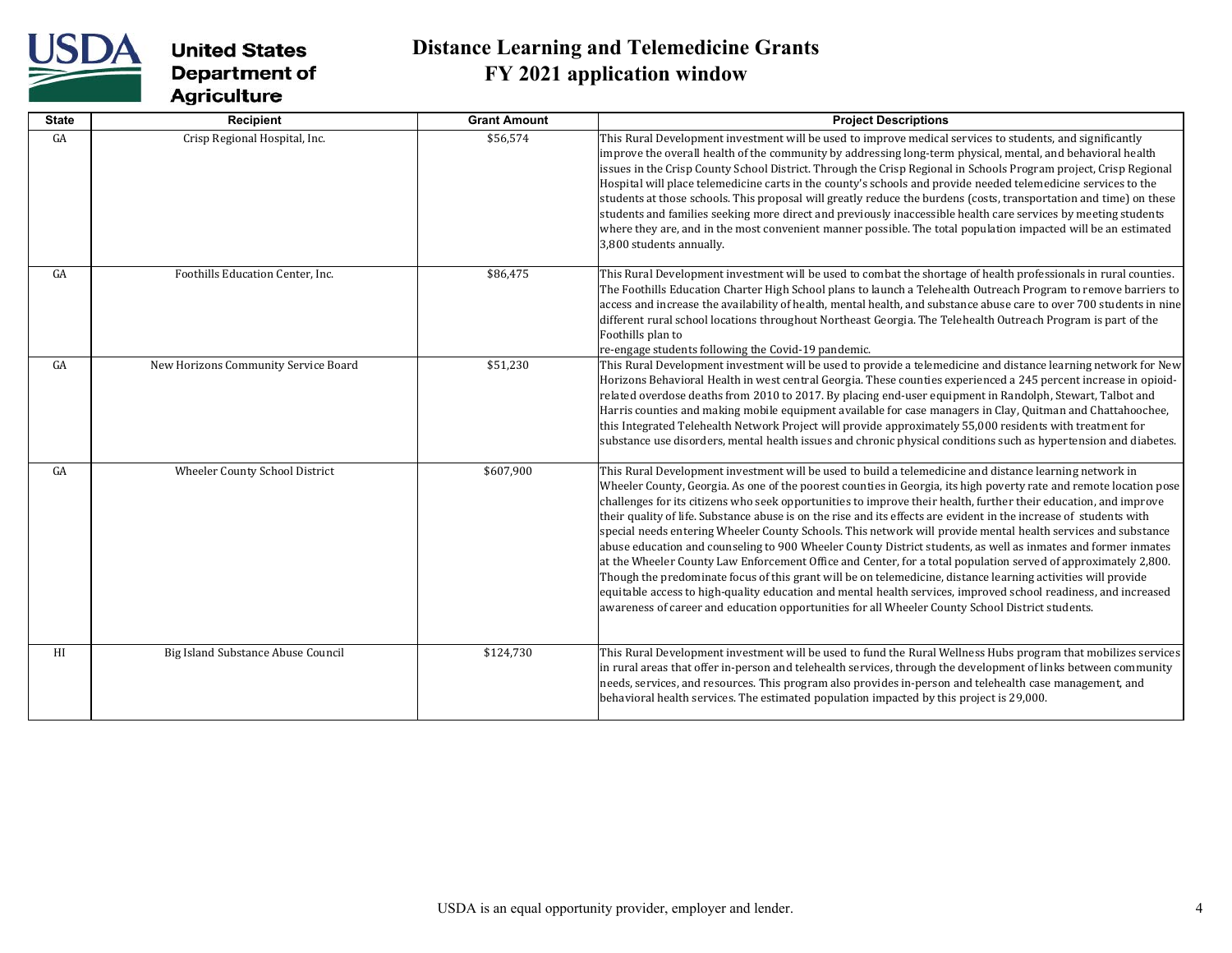

| <b>State</b> | Recipient                              | <b>Grant Amount</b> | <b>Project Descriptions</b>                                                                                                                                                                                                                                                                                                                                                                                                                                                                                                                                                                                                                                                                                                                                                                                                                                                                                                                                                                                                                                    |
|--------------|----------------------------------------|---------------------|----------------------------------------------------------------------------------------------------------------------------------------------------------------------------------------------------------------------------------------------------------------------------------------------------------------------------------------------------------------------------------------------------------------------------------------------------------------------------------------------------------------------------------------------------------------------------------------------------------------------------------------------------------------------------------------------------------------------------------------------------------------------------------------------------------------------------------------------------------------------------------------------------------------------------------------------------------------------------------------------------------------------------------------------------------------|
| <b>IA</b>    | <b>Greater Regional Medical Center</b> | \$700,296           | This Rural Development investment will be used to expand Greater Regional Medical Center's telemedicine<br>services as part of its continuing effort to improve health care services to the communities they serve. Greater<br>Regional Medical Center, Greater Regional Medical Center Clinic's and Specialty Clinics, and Southwestern<br>Community College will provide three hub/end user sites coupled with their three rural clinics, seven local skilled<br>nursing facilities, assisted living facility, daycare, three local schools, community college, and hospice home for a<br>total of 15 end-user sites. This project focuses on patient needs removing barriers to patient health and wellness<br>and ensuring access to health care services regardless of physical location or needed services. Additionally, this<br>platform provides a distance learning space in rural facilities to offer educational learning and training<br>opportunities. This project will provide telemedicine access to the 27,000 residents living in the area. |
| IA, IL       | Iowa Wesleyan University               | \$277,059           | This Rural Development investment will be used to equip distance learning rooms with interactive mobile cart<br>video systems and touch panels at seven rural Southeast Iowa locations, connecting community college and high<br>school sites with the Mount Pleasant, Iowa campus of Iowa Wesleyan University. This project will provide<br>students access to additional course offerings in health careers and agriculture, increase degree completion<br>options, increase access to dual credit courses for participating high schools, and improve professional<br>development opportunities for staff and students. End-user sites are located in Muscatine, Henry, and Van Buren<br>counties in Iowa and Henderson county in Illinois, where 19,000 residents will be impacted by the enhancement<br>of distance learning capabilities.                                                                                                                                                                                                                |
| ID           | Idaho State University                 | \$751,020           | This Rural Development investment will be used to bring telemedicine to rural Idaho through Idaho State<br>University in Pocatello, Idaho. The university intends to use telehealth to address the current disparity of access<br>between rural and urban students by bringing mental and physical health services and care to high school<br>students and educators through INCLUDE 2: Idaho Needs Connectivity Leading University Distance MED & Ed,<br>too. In addition to health care services, INCLUDE 2 will provide health education to parents, students, and the<br>community, focusing on opioid and substance use, and suicide. Approximately 10,000 students will be served by<br>the project.                                                                                                                                                                                                                                                                                                                                                     |
| ID           | Northwest Hospital Alliance            | \$501,026           | This Rural Development investment will be used to install state-of-the-art distance learning equipment to connect<br>eight Idaho hospitals and their associated clinics in Benewah, Bonner, Boundary, Kootenai, Shoshone, Clearwater,<br>and Idaho counties. The project will improve the ability for rural healthcare professionals to participate in best<br>practice patient care education through enhanced audio-visual quality and connectivity. Across all the counties,<br>an estimated 270,000 residents will be impacted by the project.                                                                                                                                                                                                                                                                                                                                                                                                                                                                                                             |
| IL.          | Carle Foundation                       | \$544,034           | This Rural Development investment will be used to purchase telemedicine equipment to virtually connect Carle<br>Richland Memorial Hospital (CRMH) in Olney, Illinois with Carle Foundation Hospital in Urbana. This equipment<br>will improve rural community access to specialized health care services for acute cases. It will also allow patients<br>to have the option of receiving care locally and avoiding transferring to another health care facility for vital health<br>care services. The community hospital serves eight southeastern Illinois counties, with a combined population of<br>approximately 200,000.                                                                                                                                                                                                                                                                                                                                                                                                                                 |
| IL           | Community Unit School District #100    | \$378,754           | This Rural Development investment will be used to expand the Community Unit School District #100's Rural<br>Illinois Shared Education (RISE) Network to eight additional schools in rural Illinois. Poverty and no population<br>growth have factored into the participating counties being Health Professional Shortage Areas for mental health<br>care. The project is focused on opioid and substance abuse prevention and education; suicide prevention<br>education; and expanding educational opportunities. The expansion of the Shared Education network will also<br>provide opportunities for workforce development, including training of first responders. This highly collaborative<br>teaching and communication tool will benefit approximately 3,600 residents of rural Illinois.                                                                                                                                                                                                                                                              |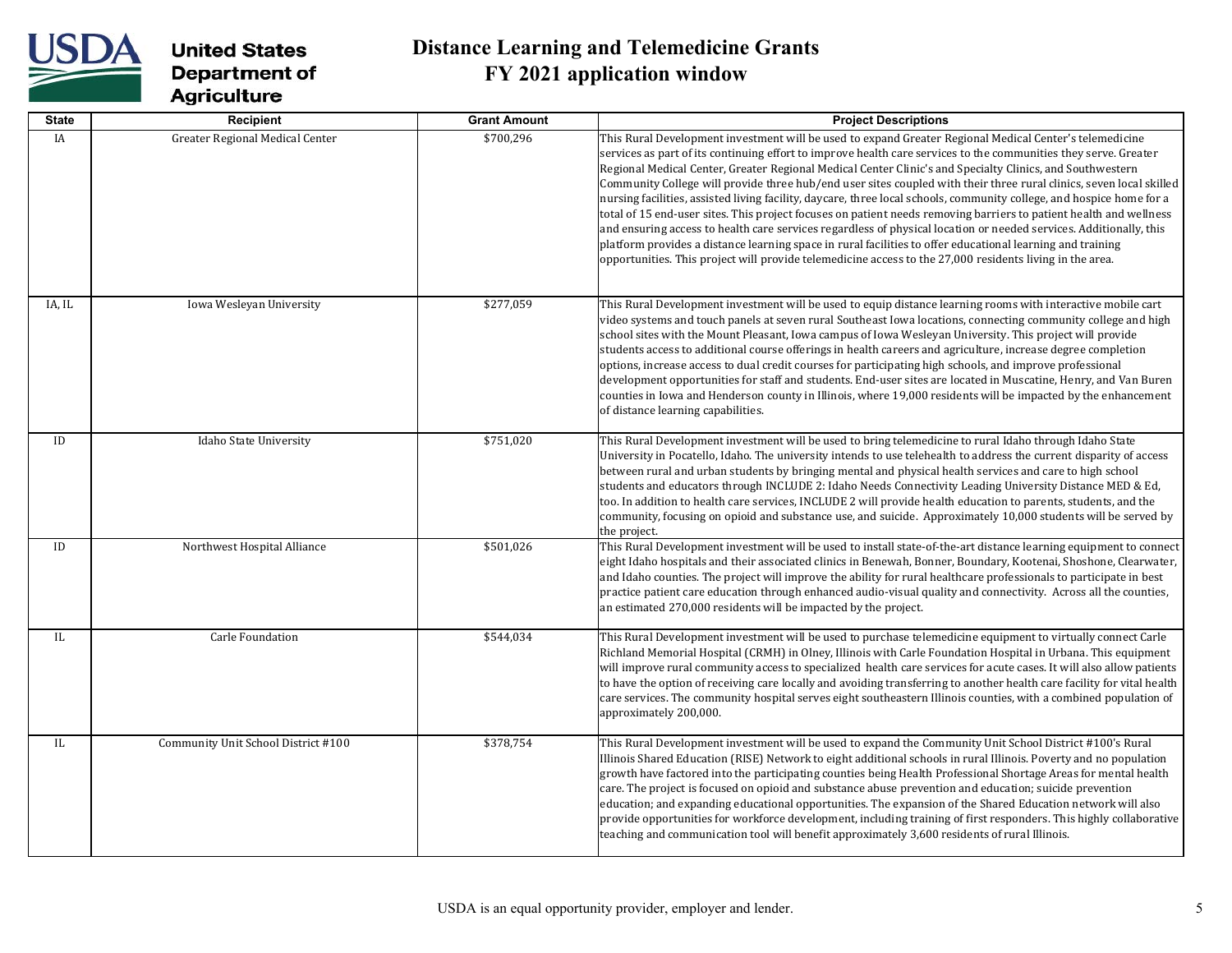

| <b>State</b>  | <b>Recipient</b>                                                                 | <b>Grant Amount</b> | <b>Project Descriptions</b>                                                                                                                                                                                                                                                                                                                                                                                                                                                                                                                                                                                                                                                                                                                                                                                                                                                                                                                               |
|---------------|----------------------------------------------------------------------------------|---------------------|-----------------------------------------------------------------------------------------------------------------------------------------------------------------------------------------------------------------------------------------------------------------------------------------------------------------------------------------------------------------------------------------------------------------------------------------------------------------------------------------------------------------------------------------------------------------------------------------------------------------------------------------------------------------------------------------------------------------------------------------------------------------------------------------------------------------------------------------------------------------------------------------------------------------------------------------------------------|
| IL            | Dieterich Community Unit School District                                         | \$840,776           | This Rural Development investment will be used to expand the Dieterich Community Unit School District #30's<br>Rural Illinois Shared Education (RISE) Network to 12 additional schools in rural Illinois. Poverty and out-<br>migration have factored into half of the participating counties of Health Professional Shortage Areas for mental<br>health care. The project is focused on opioid and substance abuse prevention and education; suicide prevention<br>education; and expanding educational opportunities. The expansion of the Shared Education network will also<br>provide opportunities for workforce development, including training of first responders. This highly collaborative<br>teaching and communication tool will benefit approximately 3,200 residents of rural Illinois.                                                                                                                                                    |
| IL            | OSF Healthcare System                                                            | \$387,092           | This Rural Development investment will be used to provide synchronous distance learning for nurses and<br>healthcare professionals with the goal of improving their knowledge and improving health related outcomes,<br>including management of opioid and substance abuse disorders. These programs will reduce the inequity of<br>educational experiences and resources overcoming the barriers of rural residents in the project area. The total<br>estimate of the population benefited from this project is 107,000 rural residents.                                                                                                                                                                                                                                                                                                                                                                                                                 |
| IL            | Regional Office of Education #17                                                 | \$651,596           | This Rural Development investment will be used to purchase distance learning equipment that will provide real-<br>time, interactive, telecommunications link between and among hub and end-users. This network will promote the<br>availability of science, technology, engineering, and mathematics (STEM) courses and provide dual enrollment<br>credit to high school students located in central Illinois. This project connects rural school districts and career<br>centers with one another allowing them to share resources, classes, and professional development by using video<br>conferencing. It will serve a student population of over 7,900 students.                                                                                                                                                                                                                                                                                     |
| IL            | St. John's Hospital of the Hospital Sisters of the Third Order of<br>St. Francis | \$552,474           | This Rural Development investment will be used to acquire interactive telemedicine equipment for the hub site in<br>Springfield and 10 rural end-user hospitals and skilled nursing facilities in Clinton, Montgomery, Madison, Shelby,<br>and Bond counties in Illinois. All the sites will support the Heroin Opioid Prevention Education (HOPE) Telehealth<br>Network, a project launched by the Illinois Telehealth Network, and will include services such as pain medication<br>management and education, prevention, treatment and recovery care for Opioid/Substance Use Disorder<br>(OUD/SUD) individuals, and other health care services. The sites are being deployed as part of an effort to<br>improve access to health care in rural, underserved and disadvantaged communities, through the application of<br>telehealth and telemedicine solutions to benefit the 53,000 residents of the communities where the hospitals are<br>located. |
| IL.           | Streator Township High School District #40                                       | \$669,676           | This Rural Development investment will be used to expand the Streator Township High School Rural Illinois<br>Shared Education (RISE) Network to 12 additional junior high and high schools in rural Illinois. Poverty and out-<br>migration have factored into the participating counties of Health Professional Shortage Areas for mental health<br>care. The project is focused on opioid and substance abuse prevention and education; suicide prevention<br>education; and expanding educational opportunities. The expansion of the Shared Education network will also<br>provide opportunities for workforce development, including training of first responders. This highly collaborative<br>teaching and communication tool will benefit approximately 74,000 residents of rural Illinois.                                                                                                                                                       |
| IL,<br>IA, MO | <b>Blessing Hospital</b>                                                         | \$932,540           | This Rural Development investment will be used to build four hubs for the proposed Blessing Hospital<br>Telemedicine Program, which will include both inpatient and outpatient facilities. The hubs will provide services<br>to end user sites. The four hubs for the proposed program are Blessing Physician Services Quincy, Illinois<br>locations (2 locations), Blessing Hospital and Hannibal Clinic. Three additional hospitals will participate in the<br>program as end users, which include Illini Community Hospital and Keokuk Hospital that are both owned by<br>Blessing Health System, and also Scotland County Hospital which is not owned by Blessing Health System. The<br>total estimated population that are served by the collaborative entities participating in the project is 291,000 and<br>the anticipated number of visits that will be provided by telehealth providers is 46,000.                                             |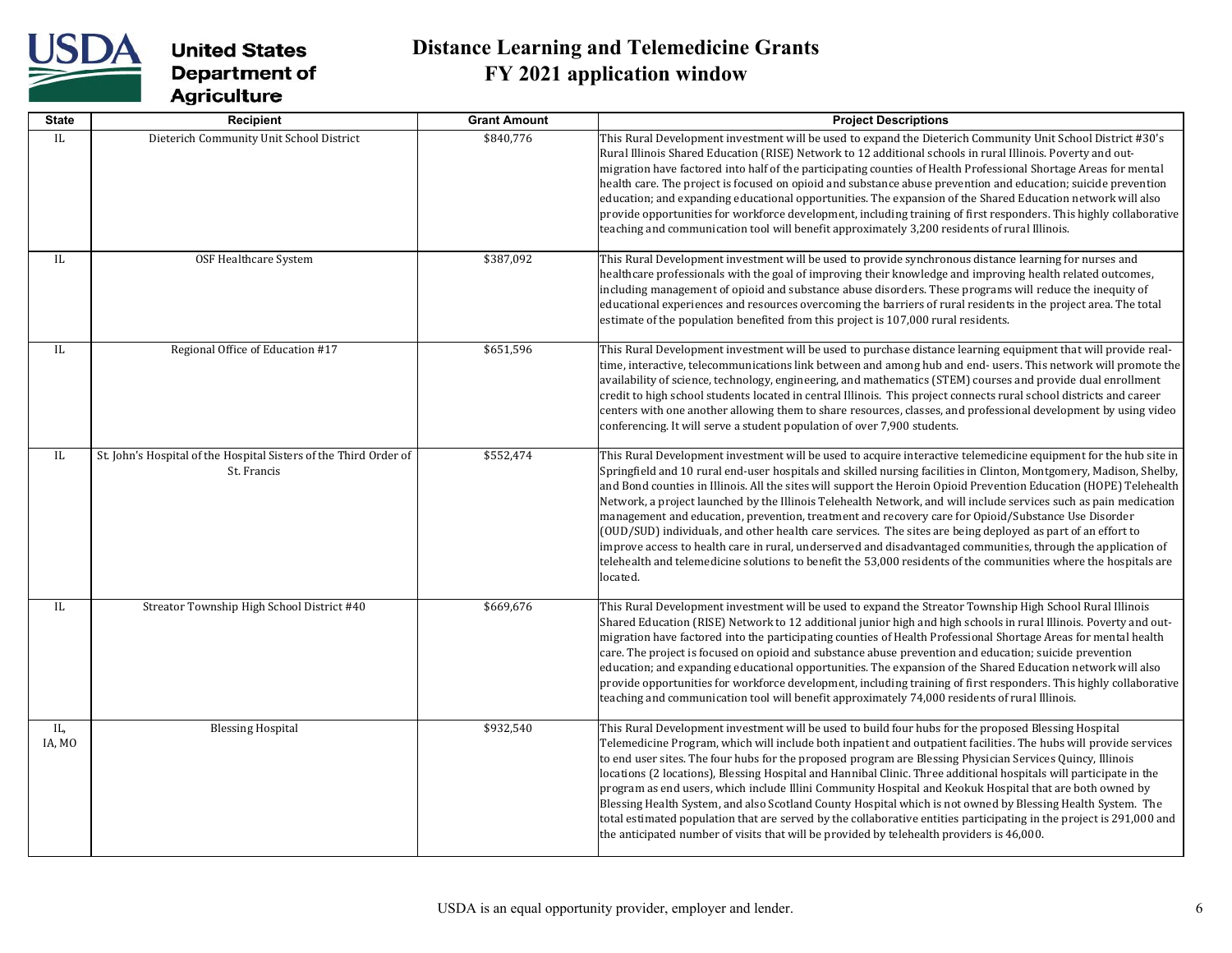

| <b>State</b> | Recipient                           | <b>Grant Amount</b> | <b>Project Descriptions</b>                                                                                                                                                                                                                                                                                                                                                                                                                                                                                                                                                                                                                                                                                                                                                                                                                                                                                                                                                                                                          |
|--------------|-------------------------------------|---------------------|--------------------------------------------------------------------------------------------------------------------------------------------------------------------------------------------------------------------------------------------------------------------------------------------------------------------------------------------------------------------------------------------------------------------------------------------------------------------------------------------------------------------------------------------------------------------------------------------------------------------------------------------------------------------------------------------------------------------------------------------------------------------------------------------------------------------------------------------------------------------------------------------------------------------------------------------------------------------------------------------------------------------------------------|
| IN           | Indiana University Health, Inc.     | \$847,013           | This Rural Development investment will be used to purchase and install telemedicine equipment at eight Indiana<br>University Health rural critical access hospitals. Indiana University Health will utilize the telehealth equipment to<br>expand access to around the clock behavioral health services, that include peer recovery coaching and psychiatric<br>assessments virtually, to the rural facilities that participate. Several needs will be addressed through this project,<br>which will help create more timely, co-located, high-quality behavioral health treatment for local residents. This<br>project will enhance care in 217 additional rooms system-wide for approximately 56,000 patients annually.                                                                                                                                                                                                                                                                                                            |
| <b>KS</b>    | Diocese of Dodge City               | \$824,630           | This Rural Development investment will be used to focus on three schools located in frontier communities to<br>deliver high-quality distant learning services. The three schools are Holy Family School, St. Joseph Catholic School,<br>and Sacred Heart School, which together serve approximately 300 students. This project provides real-time,<br>interactive telecommunication distance learning equipment, to deliver educational instruction and substance use<br>prevention training to students living in Great Bend, Ellinwood, and Ness City, Kansas. This project will also help<br>connect rural schools to support rural residents throughout Southwest Kansas.                                                                                                                                                                                                                                                                                                                                                        |
| <b>KS</b>    | Kansas Department of Corrections    | \$858,650           | This Rural Development investment will be used to build a telemedicine and distance learning network between<br>19 counties in Kansas. This project will improve our core infrastructure by expanding access points to internet /<br>Wi-Fi connectivity and introduce state of the art dual- purpose equipment for distance education programs and<br>behavior health services at our adult correctional facilities located in the rural areas of Winfield, Norton, Stockton,<br>El Dorado, Oswego, Ellsworth, Learned and Lansing, Kansas. Through connections between the hub site and end-<br>user sites, the project will provide 7,600 residents of the correctional facilities with the opportunity to access<br>education programs, teacher resources, and secondary and post-secondary level instruction, while also expanding<br>access to therapeutic services for residents in restrictive housing settings to engage in the full range of necessary<br>treatment and support services to aide in their recovery process. |
| <b>KS</b>    | Pawnee Mental Health Services, Inc. | \$579,186           | This Rural Development investment will be used to expand Hub/End-User and End-User sites located in counties<br>designated as rural. This project will enhance existing telehealth technology infrastructure and create new<br>partnerships with rural hospitals, jails, and the Pottawatomie Health Department, in order to improve access to<br>mental health care for 70,000 residents of Clay, Cloud, Jewell, Marshall, Mitchell, Pottawatomie, Republic and<br>Washington counties.                                                                                                                                                                                                                                                                                                                                                                                                                                                                                                                                             |
| KS, OK       | Morton County Health System         | \$426,102           | This Rural Development investment will be used to assist the Morton County Health System to purchase and<br>install stationary and portable medical examination equipment to serve rural residents in Morton County, Kansas<br>and Cimarron and Texas Counties in Oklahoma. The project will provide state of the art diagnosis and care to<br>patients, in addition to opioid and substance abuse education. The total number of rural residents who will<br>benefit from the project is<br>estimated to be 144,000.                                                                                                                                                                                                                                                                                                                                                                                                                                                                                                                |
| KY           | Boyd County Public Schools          | \$427,157           | This Rural Development investment will be used to assist Boyd County Public Schools with their distance learning<br>project using interactive video conferencing. The project will develop distance learning, counseling and<br>telecommunications capacity between schools and community partners, with a focus on students with substance<br>abuse disorders. The project will impact more than 3,000 rural residents from Cannonsburg, Catlettsburg, Rush,<br>and Summit in Boyd County.                                                                                                                                                                                                                                                                                                                                                                                                                                                                                                                                          |
| KY           | Caverna Independent Schools         | \$534,106           | This Rural Development investment will be used to acquire state of the art video conferencing equipment for drug<br>abuse awareness programs, virtual enrichment programs, and distance learning for dual credit classes. Classroom<br>equipment will be used to showcase virtual guest speakers, provide access to visual and performing arts<br>programs and activities to students. This project will benefit approximately 700 students across the school<br>district in both Hart and Barren counties in rural Kentucky.                                                                                                                                                                                                                                                                                                                                                                                                                                                                                                        |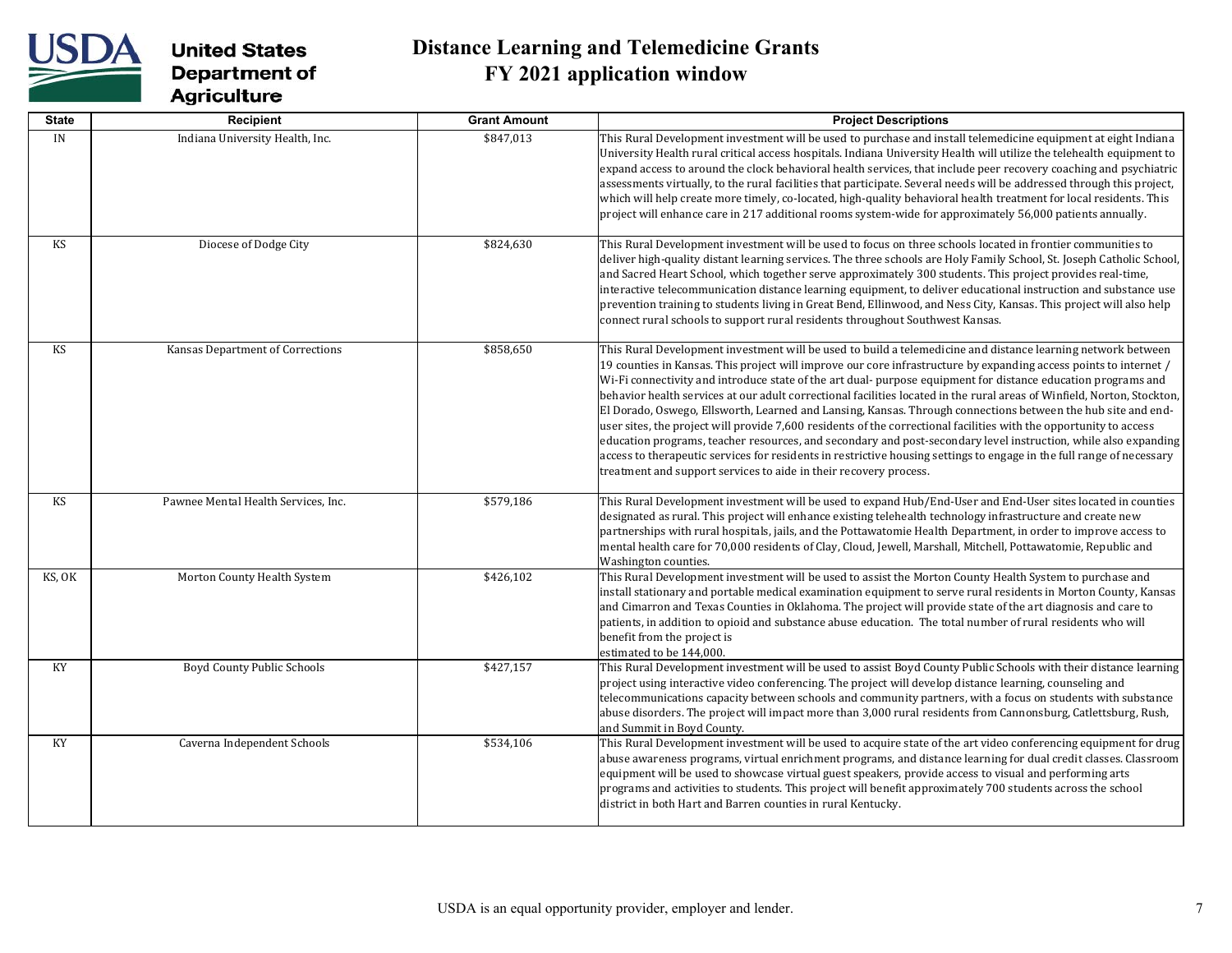

| <b>State</b> | Recipient                                     | <b>Grant Amount</b> | <b>Project Descriptions</b>                                                                                                                                                                                                                                                                                                                                                                                                                                                                                                                                                                                                                                                                                                                                                                                                                                                                                                                                                                                                                                            |
|--------------|-----------------------------------------------|---------------------|------------------------------------------------------------------------------------------------------------------------------------------------------------------------------------------------------------------------------------------------------------------------------------------------------------------------------------------------------------------------------------------------------------------------------------------------------------------------------------------------------------------------------------------------------------------------------------------------------------------------------------------------------------------------------------------------------------------------------------------------------------------------------------------------------------------------------------------------------------------------------------------------------------------------------------------------------------------------------------------------------------------------------------------------------------------------|
| KY           | Elizabethtown Community and Technical College | \$648,867           | This Rural Development investment will be used to launch the ECTC LIVE: Linking Innovative Virtual Education.<br>The ECTC LIVE aims to provide distance learning opportunities to four rural areas in the ECTC service area. This<br>project will equip classrooms with state-of-art technology at the ECTC-Main Campus site and in the remote sites<br>of Leitchfield, Springfield, Meade County, and Green County. The technology provided through this grant program<br>will enable the ECTC-Main Campus to offer more dual credit classes, more general education class offerings and<br>community education classes via distance learning in a synchronized "real-time" classroom. The equipped<br>classrooms will allow ECTC-Main Campus instructors to teach in a classroom in Elizabethtown, Kentucky, and<br>have students attend the same course from all four remote rural classroom sites. An estimated 3,000 students will<br>benefit from this project.                                                                                                  |
| KY           | Green County Board of Education               | \$983,108           | This Rural Development investment will be used to provide distance learning through the Green County Schools<br>PreK-12 Educational Enhancement and Expansion program. This educational technology will equip students with<br>the skills, knowledge and experiences needed to thrive as members of tomorrow's workforce. The project will<br>provide 82 dual camera/dual panel distance learning solutions within classrooms across the school district that<br>will give students the ability to access curriculum and program offerings from across the state and country. This<br>project will have an immediate impact on 1,600 students and approximately 100 adult evening learners within<br>the first year. In addition, the distance learning solutions are expected to continue providing service for a 10-year<br>period bringing an extended impact that could reach tens of thousands of rural residents over the course of the<br>distance learning equipment's useful life.                                                                            |
| KY           | Marion County School District                 | \$244,763           | This Rural Development investment will be used to establish technological support for distance learning at the<br>Marion County School District's (MCSD) Career Academy, in order to help meet teacher shortage needs and<br>increase access to behavioral health services for students and families. The project will benefit 3,400 students<br>from preschool through grade 12. Over the course of the 3-year project, Marion County School District's will<br>advance the technology at nine school sites by adding interactive distance learning systems to support virtual<br>learning, increased STEM collaboration between middle and high schools, and to support efforts to fill teacher<br>shortages by sharing teachers across sites as needed for subject matter content. Five community-based business<br>partners will receive interactive distance learning systems to expand collaboration for the Career Academy.<br>School sites will be equipped with tele-counseling/tele- medicine carts to support an increase in behavioral health<br>services. |
| KY           | Northern Kentucky University                  | \$182,792           | This Rural Development investment will be used to help NorthKey Community Care and Northern Kentucky<br>University social work offer virtual treatment for Substance Use Disorder at all of its' offices. This project will help<br>offer virtual school-based care programs in all schools in Carroll, Gallatin, Owen, and Pendleton Counties. This<br>project will also address the medical and behavioral needs for residents, especially those with Substance Use<br>Disorder. This project will further solve multiple specific community challenges, including a dearth of medical and<br>behavioral health practitioners who can treat Substance Use Disorder, the absence of medication for Opioid Use<br>Disorder, overburdened primary care providers, inaccessible specialty care, a lack of transportation, hesitancy in<br>leaving their county and significant underserved at-risk populations, including youth and the justice-involved.<br>This telemedicine effort is projected to provide services to 14,500 area residents.                         |
| KY           | Ohio County Hospital Corporation              | \$200,387           | This Rural Development investment will be used to enable Ohio County Healthcare to install a telehealth platform<br>to provide needed healthcare to six rural locations in Ohio and Butler counties. Funds will be used to equip sites<br>with mobile telehealth carts to be used on sites. This provides quality care and more access to specialist for<br>patients in rural health clinics. This project will improve quality of care and reduce the travel burden for an<br>estimated 13,000 rural residents in Kentucky.                                                                                                                                                                                                                                                                                                                                                                                                                                                                                                                                           |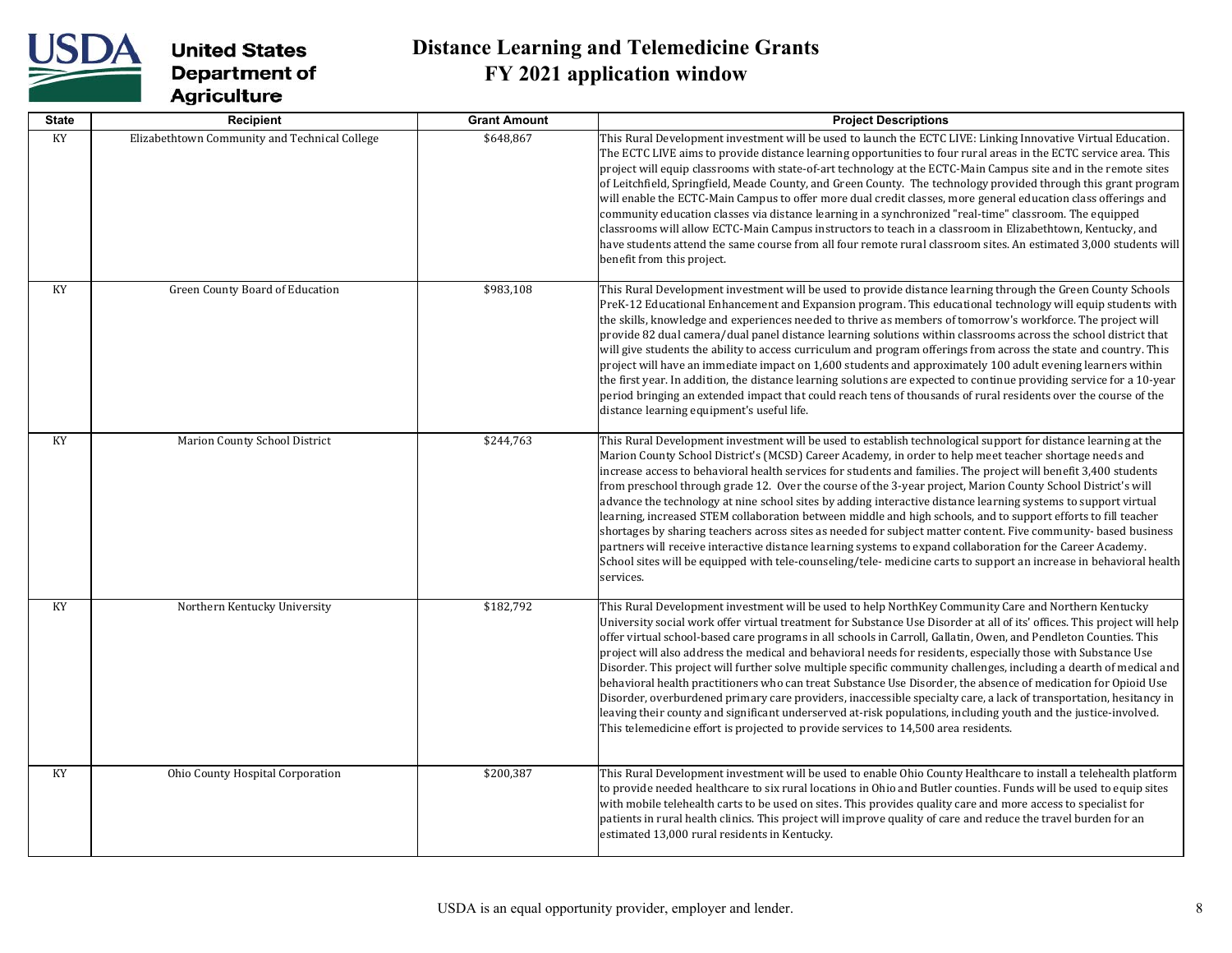

| <b>State</b> | Recipient                             | <b>Grant Amount</b> | <b>Project Descriptions</b>                                                                                                                                                                                                                                                                                                                                                                                                                                                                                                                                                                                                                                                                                                                                                                                                                                                                                                                                                                                                                                                                                                                                                                                                                                                                                                                             |
|--------------|---------------------------------------|---------------------|---------------------------------------------------------------------------------------------------------------------------------------------------------------------------------------------------------------------------------------------------------------------------------------------------------------------------------------------------------------------------------------------------------------------------------------------------------------------------------------------------------------------------------------------------------------------------------------------------------------------------------------------------------------------------------------------------------------------------------------------------------------------------------------------------------------------------------------------------------------------------------------------------------------------------------------------------------------------------------------------------------------------------------------------------------------------------------------------------------------------------------------------------------------------------------------------------------------------------------------------------------------------------------------------------------------------------------------------------------|
| KY           | Rockcastle County Board of Education  | \$939,588           | This Rural Development investment will be used to acquire interactive video conferencing equipment for ten<br>sites, including six schools, a mental health service agency, and other facilities in Rockcastle and Pulaski counties.<br>The equipment will be used to provide telemedical and tele-education services to rural students that require<br>ongoing health and wellness services to attend school. Mental health services will be provided via professionals<br>linked virtually from the Somerset Mental Health Center, and students with medical needs will be able to attend<br>school via a connection to the Rockcastle Regional Hospital and Respiratory Care Center/Rockcastle Pediatrics.<br>The communities housing the end-user sites include approximately 3,700 residents who will benefit from this<br>project.                                                                                                                                                                                                                                                                                                                                                                                                                                                                                                                |
| KY, WV       | Appalachian Regional Healthcare, Inc. | \$570,211           | This Rural Development investment will be used to enhance the Appalachian Regional Healthcare's (ARH) current<br>telemedicine program by adding 33 telemedicine carts to 29 ARH hospital or outpatient clinic locations<br>throughout Eastern Kentucky and Western West Virginia. Nineteen of these telemedicine carts will serve 17<br>outpatient clinic locations. Through the use of portable telemedicine units, patients at these rural clinics will be<br>able to visit with a variety of specialists via video conferencing. The project will also fund the purchase of 14<br>inpatient carts for 12 hospital locations to assist with inpatient telemedicine consultations by various specialists<br>including cardiology, pulmonology, and a telemedicine hospitalist program for some of ARH's Critical Access<br>Hospitals. Six inpatient carts will also be purchased to provide telemedicine services between the six obstetrics<br>units across the ARH system. These units will be utilized specifically for ARH's only level two NICU in Hazard to<br>provide consultative services to the other five obstetric units especially regarding Neonatal Abstinence Syndrome<br>infants born to mothers with substance use disorder. An estimated 350,000 rural residents will have access to<br>improved medical care through this project. |
| LA           | Homer Memorial Hospital               | \$707,306           | This Rural Development investment will be used to provide a telemedicine and distance learning network for<br>Claiborne Memorial Medical Center located in the northwest Louisiana. Claiborne Parish is an extremely rural<br>area with a 34 percent poverty rate and a median income of \$27,303. The entire Parish is a designated Mental<br>Health Provider Shortage. This network will provide interactive real time telemedicine at clinics for the schools<br>and nursing homes. Approximately 5,500 rural residents will benefit by the reduced absenteeism by both<br>students, faculty, and staff; improved overall health and wellbeing to area children; identification and early<br>treatment for students needing psychiatric treatment; and a reduction in nursing home residents' admissions to<br>the hospital.                                                                                                                                                                                                                                                                                                                                                                                                                                                                                                                         |
| LA           | North Caddo Hospital Service District | \$141,225           | This Rural Development investment will be used to provide telemedicine to 1,200 students in five local, rural<br>schools through North Caddo Medical Center. The Louisiana schools are North Caddo High School, North Caddo<br>Elementary School, Plain Dealing High School, Mooringsport Elementary School, and Herndon Magnet School. A<br>registered nurse will be staffed at each school location with a telemedicine cart. A medical provider will evaluate<br>students seeking care while off site. The Telemedicine carts are equipped with a stethoscope that will allow the<br>medical provider to listen to the child's heart and lungs. The carts also have an otoscope and ophthalmoscope to<br>examine the child's ears, nose, throat, and eyes. Each cart will also have a derma probe attached to give the<br>physician an up-close look at any skin complaints. Also available on the carts are dental probes to evaluate oral<br>health. The nurse can perform an electrocardiogram (EKG), vital signs (temperature, heart rate, oxygen level,<br>blood pressure, height, and weight), and a breathing treatment from the cart. The results will be sent directly to<br>the medical provider.                                                                                                                                          |
| LA           | Oceans Acquisition, Inc.              | \$418,379           | This Rural Development investment will be used to purchase telemedicine equipment that will connect rural<br>nursing facilities and the rural Coushatta Tribe of Louisiana Public Health Department (end-user sites) with<br>Oceans medical facilities (hub sites) to provide mental health services through this telemedicine program. These<br>services will include intake/assessment, individual therapy, group therapy and other services to 1,800 residents.                                                                                                                                                                                                                                                                                                                                                                                                                                                                                                                                                                                                                                                                                                                                                                                                                                                                                      |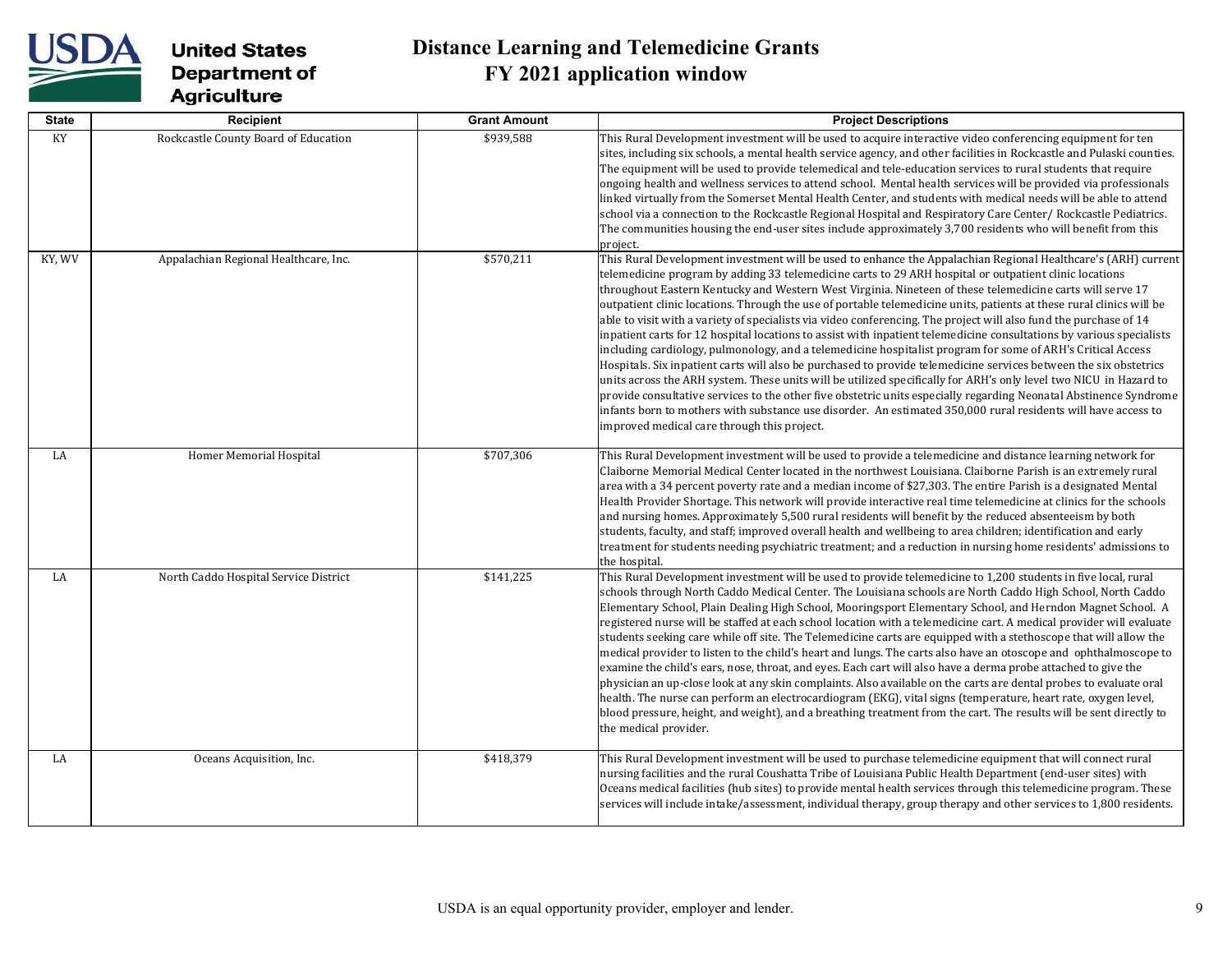

| <b>State</b> | Recipient                           | <b>Grant Amount</b> | <b>Project Descriptions</b>                                                                                                                                                                                                                                                                                                                                                                                                                                                                                                                                                                                                                                                                                                                                                               |
|--------------|-------------------------------------|---------------------|-------------------------------------------------------------------------------------------------------------------------------------------------------------------------------------------------------------------------------------------------------------------------------------------------------------------------------------------------------------------------------------------------------------------------------------------------------------------------------------------------------------------------------------------------------------------------------------------------------------------------------------------------------------------------------------------------------------------------------------------------------------------------------------------|
| LA, NC       | Southern University and A&M College | \$502,836           | This Rural Development investment will be used to engage rural Louisiana in distance learning through the<br>Southern University Law Center. The center, along with its partnering end-user sites, aim to tackle several issues<br>experienced in their communities due to extreme rurality. The center will engage these communities in opioid<br>abuse community counseling and educational programming, legal literacy clinics and programming, and business<br>education and programming for small businesses, cottage industries and entrepreneurs hoping to boost their<br>local economy. The courses and clinics offered are designed to specifically address the issues encountered by the<br>communities in this project and are expected to positively impact 46,000 residents. |
| <b>MD</b>    | Chesapeake College                  | \$57,041            | This Rural Development investment will be used to expand its synchronous distance learning opportunities by<br>purchasing distance learning technologies, specifically video endpoints and display systems that will broadcast<br>the class and enable interactivity. An advisory council of Chesapeake College academic and enrollment<br>administrators, library directors, and a representative from the Upper Shore Workforce Investment Board will<br>meet prior to each academic year to assess the education and training needs within each community served by the<br>above sites. That assessment will drive the synchronous distance learning opportunities that will be available at<br>each site. The project is projected to reach 42,000 rural residents.                   |
| <b>ME</b>    | Medical Care Development, Inc.      | \$254,192           | This Rural Development investment will be used to bring Medical Care Development, Harvard Pilgrim HealthCare,<br>Aroostook Mental Health Services (AMHC), and the National Digital Equity Center together, to improve access to<br>telehealth, specifically in Aroostook and Washington counties, with the primary focus being to treat individuals<br>who live in these two counties that suffer from a substance and opioid use disorder. Services are projected to be<br>provided to over 2,200 residents.                                                                                                                                                                                                                                                                             |
| ME           | <b>Unity College</b>                | \$363,310           | This Rural Development investment will be used to support the Unity College Hyflex Classroom Project, which is<br>an initiative of the college's newest sustainable education business unit (the Technical Institute for Environmental<br>Professions). Students will have opportunities to build in-demand professional skills and earn Associate's<br>degrees, or professional certifications. The project will help integrate virtual reality technology and help students<br>in rural areas interact with diverse colleagues all across the globe. The project will enhance educational<br>opportunities for an estimated 172,000 residents in the rural towns near the two project sites.                                                                                            |
| <b>ME</b>    | University of Maine System          | \$113,008           | This Rural Development investment will be used to develop and connect the University of Maine's Aquaculture<br>Teaching Lab to K-12 schools, a community college and technical training centers throughout the state of Maine.<br>It will also establish a distance learning connection with the University of Maine's main campus. The lab is located<br>at the Center for Cooperative Aquaculture Research in Franklin, Maine. Funds will enable the center to purchase<br>video telecommunications hardware, software, and related equipment, as well as outfitting the lab with state-of-<br>the-art sensors and controls allowing over 200 students per year to remotely access and interact with the lab,<br>expanding the reach of UMaine's aquaculture programming.               |
| <b>MN</b>    | CentraCare Health System            | \$236,214           | This Rural Development investment will be used to assist CentraCare and affiliate Carris Health expand access to<br>new services at primary clinic sites and expand telehealth services in underserved communities. An estimated<br>22,000 rural residents will have enhanced access to<br>medical services through the project.                                                                                                                                                                                                                                                                                                                                                                                                                                                          |
| <b>MN</b>    | <b>Riverland Community College</b>  | \$137,331           | This Rural Development investment will be used to purchase interactive videoconferencing technology to deliver<br>and receive distance education. Riverland Community College will be able to deliver on-campus courses<br>synchronously to students in rural locations across southern Minnesota. The new technology will have the ability<br>to benefit approximately 9,300 residents.                                                                                                                                                                                                                                                                                                                                                                                                  |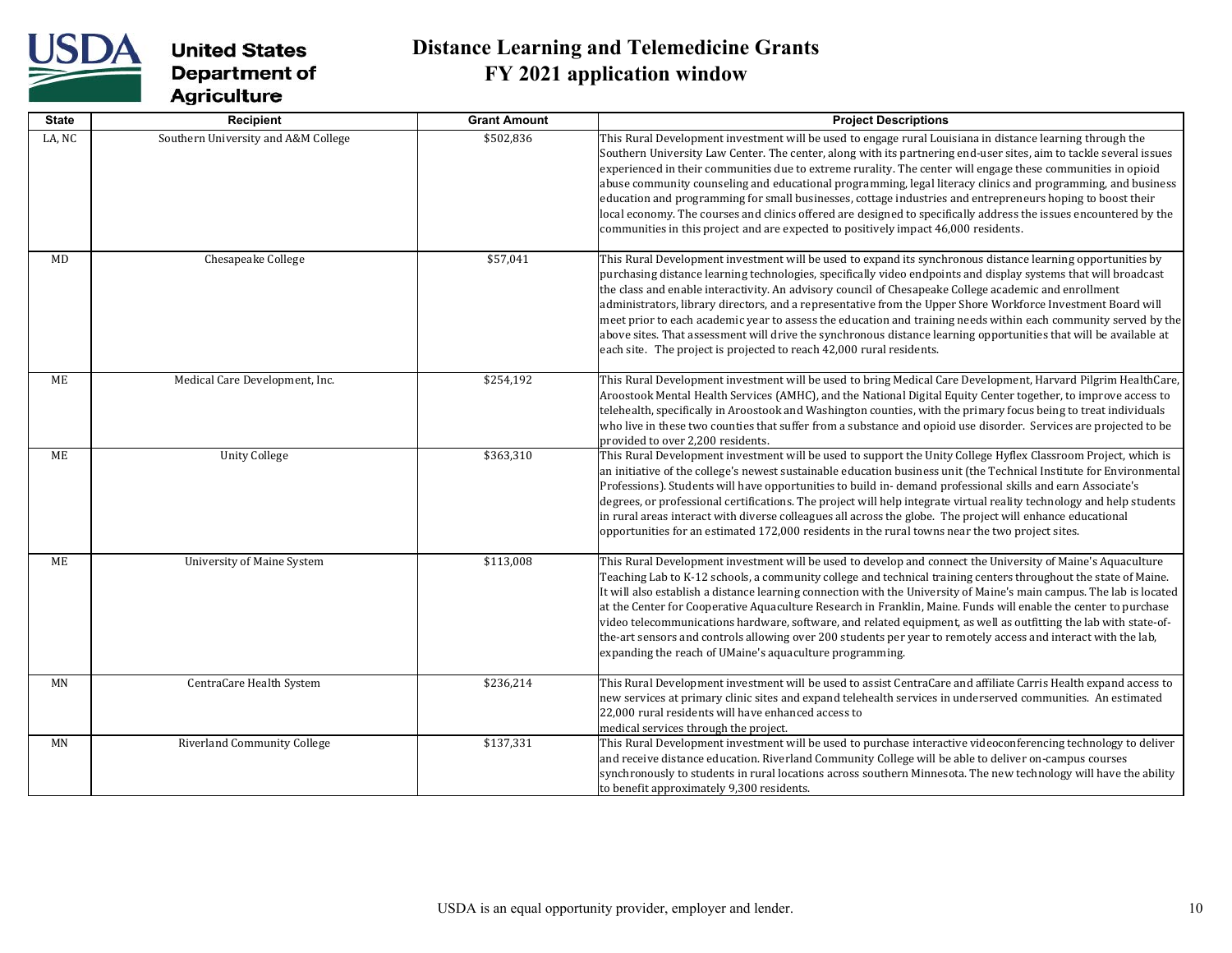

| <b>State</b> | <b>Recipient</b>                        | <b>Grant Amount</b> | <b>Project Descriptions</b>                                                                                                                                                                                                                                                                                                                                                                                                                                                                                                                                                                                                                                                                                                                                                                                                                                                                                                                                                                                                                                                                                                                                                                                |
|--------------|-----------------------------------------|---------------------|------------------------------------------------------------------------------------------------------------------------------------------------------------------------------------------------------------------------------------------------------------------------------------------------------------------------------------------------------------------------------------------------------------------------------------------------------------------------------------------------------------------------------------------------------------------------------------------------------------------------------------------------------------------------------------------------------------------------------------------------------------------------------------------------------------------------------------------------------------------------------------------------------------------------------------------------------------------------------------------------------------------------------------------------------------------------------------------------------------------------------------------------------------------------------------------------------------|
| MS           | Lawrence County School District         | \$600,742           | This Rural Development investment will be used to provide a telemedicine and distance learning network for the<br>Lawrence County School District in Southwest Mississippi. The area is rural and does not have enough tax base to<br>provide funding for the equipment to meet the needs of the students, school staff and community. Educational<br>services will include access to college courses, dual credit classes, teacher sharing among the various school sites,<br>and professional development. Though the focus of this project is to benefit the students, adult education classes<br>will provide community members with access to workforce training. Across the district, more than 10,000<br>students, school staff, parents, businesses and community members will benefit from this project.                                                                                                                                                                                                                                                                                                                                                                                          |
| <b>MS</b>    | Scott County School District            | \$466,043           | This Rural Development investment will be used to provide a telemedicine and distance learning network for the<br>Scott County School District (SCSD) in Mississippi. The district serves the communities of Lake, Morton, and<br>Sebastopol, along with the surrounding rural areas of the county. The concentrated poverty in Scott County is<br>evident in the SCSD's ranking 122 out of 142 of the lowest expenditure per pupil in the state. This<br>network will provide 3,800 students basic learning and educational services, language services, access to math,<br>science and advanced classes (dual enrollment), reduce need for busing, and improve the overall graduation rate<br>in this high poverty Mississippi Delta area.                                                                                                                                                                                                                                                                                                                                                                                                                                                               |
| MS           | West Point Consolidated School District | \$804,379           | This Rural Development investment will be used to implement a technology solution to address the need for<br>telemedicine, classroom overcrowding/lack of courses, and certified teacher shortage; particularly advanced-level<br>secondary teachers. This project will enable the West Point Consolidated School District to purchase needed<br>equipment so that all students have access to accelerated courses and Fine Art classes. The upgraded classrooms<br>will feature state-of-the-art video conferencing equipment, interactive boards, teacher technology lecterns that<br>supports mobile technology that will help teachers create an online learning environment. Students enrolled in<br>distance learning will have an updated environment designed to offer access to their teachers during class and a<br>supportive environment to ensure academic success. This project will impact over 19,000 students.                                                                                                                                                                                                                                                                            |
| MT           | Pryor Public Schools                    | \$152,699           | This Rural Development investment will be used to support a Distance Learning & Telemedicine initiative, and<br>also help set up the project as a hybrid of non-fixed and fixed end-user sites. The project will also help remove<br>geographical barriers for students and teachers. This project will also aim to offer school-based health care to<br>students in the future. All of the project sites are located on the Crow Nation Reservation, federally recognized as<br>the Crow Tribe of Montana. An estimated 2,500 residents will be served by this project.                                                                                                                                                                                                                                                                                                                                                                                                                                                                                                                                                                                                                                   |
| <b>NC</b>    | <b>Carteret Community College</b>       | \$508,751           | This Rural Development investment will be used by Carteret Community College to enhance the distance learning<br>program to expand course offerings to include live, interactive synchronous continuing education courses,<br>certifications, Peer Recovery Support Specialist training, substance abuse certificate programs, suicide prevention<br>and opioid awareness training, and increased professional development opportunities to the geographically<br>isolated communities of the North Carolina coast. Carteret Community college will also use equipment purchased<br>through this grant to teach virtual classes in other subject areas such as Information Technology and<br>Photography. Students who are unable to attend classes on the college's main campus due to incarceration,<br>substance abuse treatment, works schedules or transportation issues, as well as those who cannot take online<br>courses due to lack of internet connection or appropriate devices, will be able to further their training and<br>education at a site more convenient. This project will directly impact the lives of every resident in Carteret<br>County, which is approximately 70,000 people. |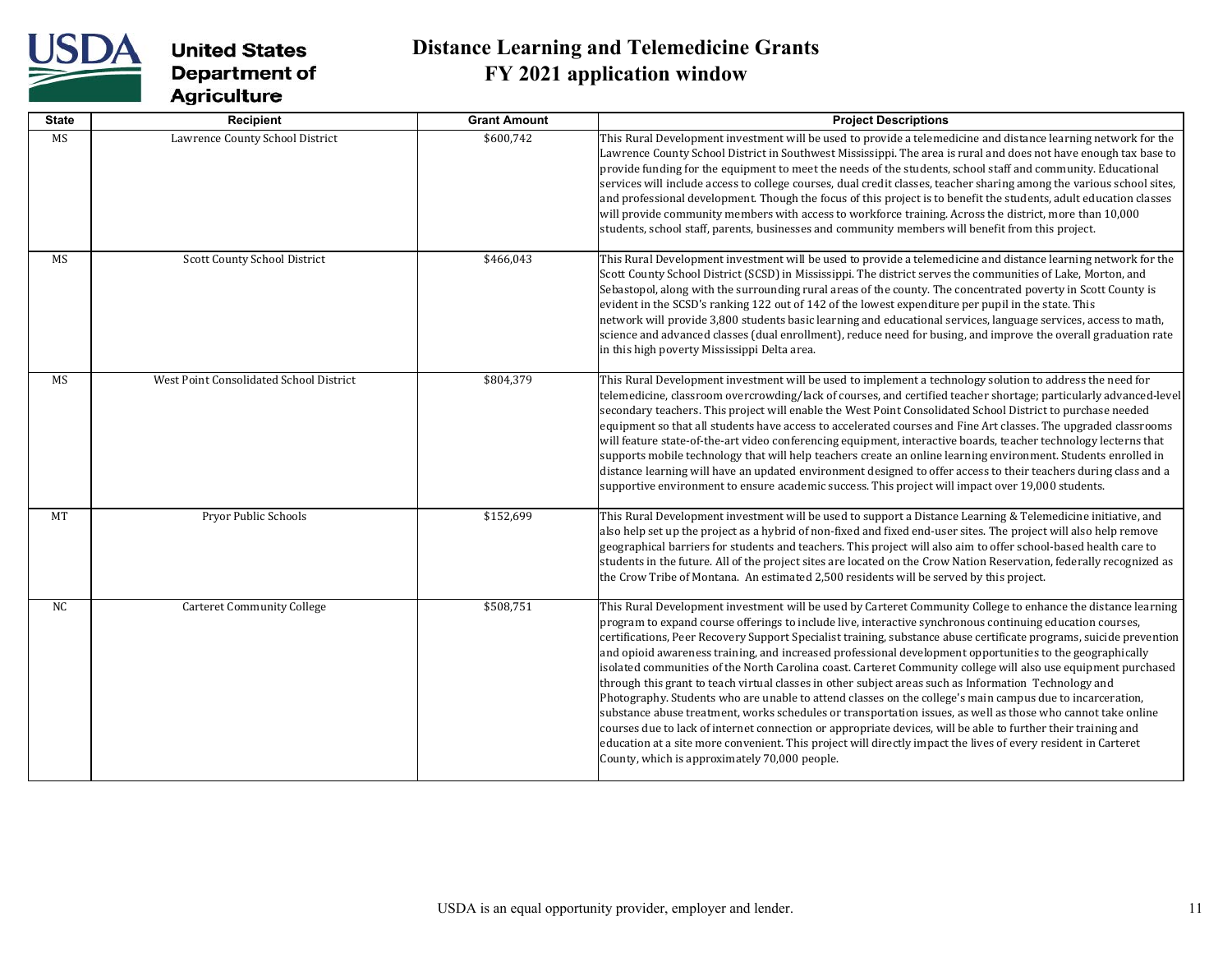

| <b>State</b> | Recipient                                  | <b>Grant Amount</b> | <b>Project Descriptions</b>                                                                                                                                                                                                                                                                                                                                                                                                                                                                                                                                                                                                                                                                                                                                                                                                                                                                                                                                                                                                                                                                                                              |
|--------------|--------------------------------------------|---------------------|------------------------------------------------------------------------------------------------------------------------------------------------------------------------------------------------------------------------------------------------------------------------------------------------------------------------------------------------------------------------------------------------------------------------------------------------------------------------------------------------------------------------------------------------------------------------------------------------------------------------------------------------------------------------------------------------------------------------------------------------------------------------------------------------------------------------------------------------------------------------------------------------------------------------------------------------------------------------------------------------------------------------------------------------------------------------------------------------------------------------------------------|
| NC           | <b>Columbus County Schools</b>             | \$745,358           | This Rural Development investment will be used to connect all member schools and key educational partners<br>Southeastern Community College, Columbus Regional Healthcare System, The North Carolina Museum of Natural<br>Science at Whiteville and others. Utilizing state of the art technology to benefit students from real time interaction<br>from the partners. Students and staff will also benefit from the project via the Career Technical Education<br>Program, school-based telemedicine services from contracted providers including opiate abuse prevention<br>programming. This project will benefit 5,000 rural students in the county.                                                                                                                                                                                                                                                                                                                                                                                                                                                                                 |
| NC           | Johnston County Public Schools             | \$982,445           | This Rural Development investment will be used to bolster students' ability to learn and achieve by addressing the<br>Opioid crisis that has negatively impacted the educational environment.<br>Specifically, the local educational agencies will use technology and telecommunications equipment to implement<br>professional development that will help educators respond more effectively to students and families in crisis, as<br>well as provide a means for students to attend virtual support, counseling, and/or therapy sessions. The project<br>will benefit an estimated 14,000 students in the Johnston County Public Schools and Tyrell County Public Schools<br>in North Carolina.                                                                                                                                                                                                                                                                                                                                                                                                                                       |
| NC           | North Carolina Department of Public Safety | \$936,368           | This Rural Development investment will be used to bring telehealth technology to 25 rural correctional<br>institutions in 19 counties through the North Carolina Department of Public Safety. This project will increase<br>access and equity in healthcare, opioid and substance use disorder treatment, and mental health care. The health<br>of approximately 15,000 incarcerated persons will be positively impacted by this project.                                                                                                                                                                                                                                                                                                                                                                                                                                                                                                                                                                                                                                                                                                |
| NC.          | Pitt County Public Schools                 | \$199,058           | This Rural Development investment will be used to help Pitt County School District, located in North Carolina,<br>provide equitable education to all students in its district. Pitt County School District has a need to install and/or<br>update distance learning in 11 schools (three hub, eight end user) to include stationary and mobile units. There is<br>a specific need to establish hub-to-site, site-to-site, and site-to-student connections for delivery of core subjects.<br>There is also a need to provide math, science, computer/technology classes to all schools in the district. There is<br>also a need to establish dual enrollment, advanced placement, and advanced math and science courses for college-<br>bound students. There is also a need to provide and expand career and technical courses through distance<br>learning instruction. The Pitt is Innovating Education (PIE) project also includes power supply and necessary<br>supporting equipment and software for all students in the district. The estimated population impacted by the<br>proposed Pitt County PIE project is 9,000 residents. |
| <b>NE</b>    | Mid-Plains Community College               | \$139,042           | This Rural Development investment will be used to purchase and install strategically placed distance learning<br>equipment that will provide access to dual credit course offerings, prerequisite courses in health science<br>occupations, required post-secondary courses leading to acquisition of certificates, diplomas, and associate<br>degrees, continuing education classes, workforce trainings, and community education classes. Mid-Plains<br>Community will service the project which will link eight schools in rural Nebraska and will benefit an estimated<br>77,000 rural residents.                                                                                                                                                                                                                                                                                                                                                                                                                                                                                                                                    |
| <b>NM</b>    | Ben Archer Health Center, Inc.             | \$90,372            | This Rural Development investment will be used to assist the Health Education and Access to Learning (HEAL)<br>Project. The HEAL Project will deliver distance learning to rural and exceptionally rural individuals in Northern<br>Dona Ana, Sierra, Otero and Luna Counties, New Mexico. The HEAL Project will affect an estimate 97,000 people<br>directly or indirectly in southern<br>New Mexico.                                                                                                                                                                                                                                                                                                                                                                                                                                                                                                                                                                                                                                                                                                                                   |
| <b>NV</b>    | BHC Health Services of Nevada, Inc.        | \$177,644           | This Rural Development investment will be used to offer remote tele-psychology and telepsychiatry healthcare to<br>patients located in Battle Mountain city in Lander County, Ely city in White Pine County, Hawthorne Census-<br>Designated Place (CDP) in Mineral County, Lovelock City in Pershing County, Panaca CDP in Lincoln County and<br>Yerington city in Lyon County. Through the Norther Nevada TRON Project, the consortium will reach<br>approximately 50,000 individuals and serve 5,000 patients in the seven (7) rural health clinics in Lander, Lincoln,<br>Mineral, Pershing and White Pine County, Nevada and surrounding counties.                                                                                                                                                                                                                                                                                                                                                                                                                                                                                  |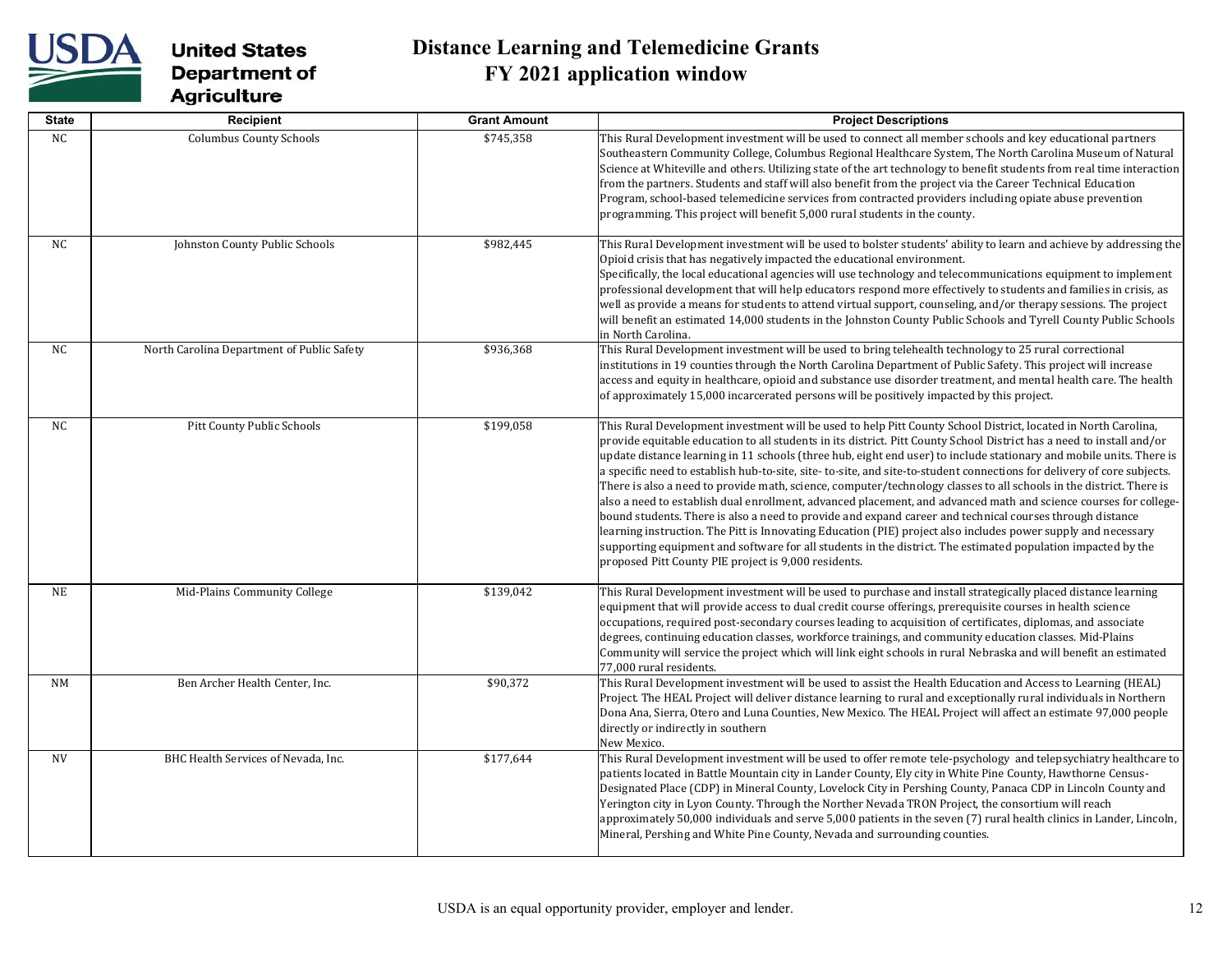

| <b>State</b> | Recipient                                | <b>Grant Amount</b> | <b>Project Descriptions</b>                                                                                                                                                                                                                                                                                                                                                                                                                                                                                                                                                                                                                                                                                                                                                      |
|--------------|------------------------------------------|---------------------|----------------------------------------------------------------------------------------------------------------------------------------------------------------------------------------------------------------------------------------------------------------------------------------------------------------------------------------------------------------------------------------------------------------------------------------------------------------------------------------------------------------------------------------------------------------------------------------------------------------------------------------------------------------------------------------------------------------------------------------------------------------------------------|
| <b>NV</b>    | DVH Hospital Alliance LLC                | \$66,355            | This Rural Development investment will be to purchase telemedicine equipment to expand healthcare services in<br>rural Nevada. Desert View Hospital, has partnered with two rural communities in Southwestern Nevada, to<br>expand access to specialty care, such as emergency, surgery, inpatient nursing care, radiology, laboratory,<br>cardiopulmonary, physical therapy, wound care, and psychiatry services. This project will offer higher levels of<br>care via telemedicine to over<br>20,000 individuals in Nye County, Nevada.                                                                                                                                                                                                                                        |
| NY.          | Southern Tier Health Care System, Inc.   | \$88,648            | This Rural Development investment will be used to complete a 17-site project and provide training to at least<br>6,500 first responders. The project will benefit an estimated 97,000 rural residents of these small rural<br>communities and serve three federally recognized tribal communities in the southern-tier and update region of<br>New York State.                                                                                                                                                                                                                                                                                                                                                                                                                   |
| 0H           | Cardington-Lincoln Local School District | \$887,907           | This Rural Development investment will be used to enable students to connect through distance learning with<br>courses in Ohio State University at Marion and Marion Technical College as well as real life learning experience<br>instructions from staff and doctors at Morrow County Hospital.<br>Namely, this project will upgrade Asynchronous Distance Learning system to a Synchronous Distance Learning<br>which will enable the school district to offer adult education classes in off- hours to residents, workforce<br>development courses. This video conferencing system will benefit over 2,000 residents in Morrow County, Ohio.                                                                                                                                 |
| 0H           | East Guernsey Local School District      | \$788,872           | This Rural Development investment will be used to combat Opioid and other Substance Use Disorder (SUD)<br>Treatment Services via education and telehealth services. The primary purpose of the project is to help the<br>community through education services that strengthen the knowledge around the effects of substance abuse,<br>mental health counseling, and accessing programs around the world. This project will also provide science,<br>technology, engineering and mathematics (STEM) education within schools and telehealth solutions, so nurses<br>can connect to doctors and professionals at partner locations. The project is projected to serve over 2,000 rural<br>residents, both students and other members of the community.                             |
| <b>OH</b>    | Kent State University                    | \$585,045           | This Rural Development investment will be used to enable Kent State Geauga and Kent State Ashtabula to install<br>advanced video conferencing equipment at four hub sites and eleven end- user sites spread throughout Geauga,<br>Ashtabula and Summit Counties in Ohio. Distance learning education will be offered in the form of dual credit<br>courses for 7th-12th graders, credit-bearing courses and degree programs for adult learners, workforce training<br>programs for area employees, community health outreach initiatives for county residents, and experiential<br>learning opportunities for Kent State allied health students. The project will benefit an estimated 73,000 rural<br>residents.                                                                |
| <b>OH</b>    | New London Local School District         | \$945,996           | This Rural Development investment will be used to provide behavioral health resources, including substance use<br>services and supports for students and families in the district through a partnership with the Huron County Board<br>of Mental Health and Addiction Services. Additionally, through technology, the School District will seek to further<br>its Substance Use - Community Youth Resiliency Project Work. This programming is a partnership with county<br>and local organizations providing a wide variety of proven, successful enrichment programs that are offered to<br>teens via the Boys & Girls Clubs of Northeast Ohio (BGCNEO). The total population that will utilize the technology<br>will be approximately 1,200 students in the school district. |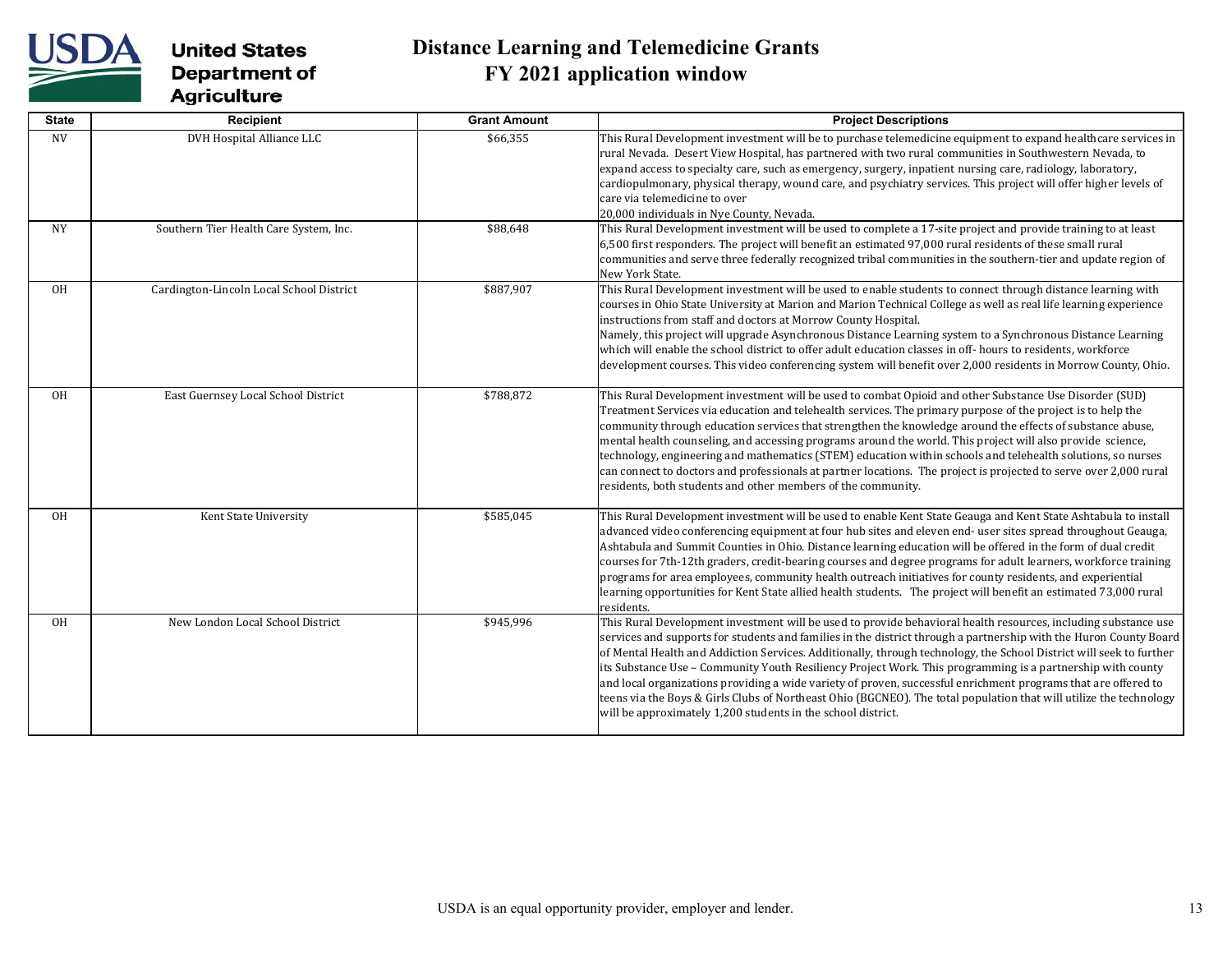

| <b>State</b> | <b>Recipient</b>                       | <b>Grant Amount</b> | <b>Project Descriptions</b>                                                                                                                                                                                                                                                                                                                                                                                                                                                                                                                                                                                                                                                                                                                                                                                                                                                                                                                                                     |
|--------------|----------------------------------------|---------------------|---------------------------------------------------------------------------------------------------------------------------------------------------------------------------------------------------------------------------------------------------------------------------------------------------------------------------------------------------------------------------------------------------------------------------------------------------------------------------------------------------------------------------------------------------------------------------------------------------------------------------------------------------------------------------------------------------------------------------------------------------------------------------------------------------------------------------------------------------------------------------------------------------------------------------------------------------------------------------------|
| OK           | Mid-America Christian University       | \$451,769           | This Rural Development investment will be used to provide telecommunications equipment to connect Mid-<br>America Christian University in Cleveland County, Oklahoma with rural high schools in Grady and Adair Counties.<br>College-Level Education and Access for Rural Schools (CLEARS) is an expansion of a successful Mid-America<br>Christian University (MACU) Distance Learning & Telemedicine (DLT) grant project that is currently being<br>implemented called ATOMS (Access to Online Math and Science). The overall goal for CLEARS is to increase<br>concurrent college enrollment and to provide content support for students and teachers at the CLEARS school<br>districts. The project will deliver subject matter content for teachers and students in grades<br>11-12 in two remote, rural school districts via synchronous distance learning. Over the course of the three year<br>project period, approximately 800 students and residents will be served. |
| 0K           | Oklahoma Public School Resource Center | \$355,184           | This USDA investment will be used to replace Oklahoma Public School Resource Center's aging videoconferencing<br>equipment and introduce new videoconferencing equipment at the hub and end user sites. The project will use<br>technology to connect students and teachers across long distances. Distance learning services will be offered via a<br>fixed-site project and will provide approximately 700 students and 50 teachers with fixed site interactive video<br>systems and touch panels to create an environment for sharing and collaboration between project sites. Distance<br>learning capabilities for 2,000 rural citizens will be impacted by the enhancement.                                                                                                                                                                                                                                                                                               |
| 0K           | Southwestern Oklahoma State University | \$983,566           | This Rural Development investment will be used to help the Southwestern Oklahoma State University (SWOSU)<br>College of Pharmacy Rural Health Center buy equipment to implement telemedicine in LeFlore County and<br>western Oklahoma counties over the next three years. In the first year of the grant, Southwestern Oklahoma State<br>University will collaborate with Eastern Oklahoma Memorial Center (EOMC) in Poteau (LeFlore County), in order<br>to put telemedicine equipment in six rural public-school locations in LeFlore County. In the second and third<br>years of the grant, Southwestern Oklahoma State University goal is to serve 18 rural schools in western Oklahoma<br>counties. Overall the project will bring telemedicine access to an estimated 50,000 residents and over 12,000<br>students.                                                                                                                                                      |
| 0R           | Mercy Foundation, Inc.                 | \$107,478           | This Rural Development investment will be used to increase access to health care in 22 rural Douglas County<br>schools via school-based telehealth clinics. The project will create a virtual care system for 6,400 students that<br>will close the gaps in access to rural care to improve health outcomes for low-income vulnerable youth.                                                                                                                                                                                                                                                                                                                                                                                                                                                                                                                                                                                                                                    |
| PA           | Cen-Clear Child Services, Inc.         | \$157,025           | This Rural Development investment will be used by Cen-Clear Child Services Inc. to expand a telehealth project to<br>those with substance use disorders in rural central Pennsylvania. Interactive telehealth equipment will be utilized<br>for the provision of drug and alcohol outpatient services, including Medication Assisted Treatment to over 2,200<br>patients and their families. Additionally, interactive video equipment will be installed in group rooms at five drug<br>and alcohol clinics in the Pennsylvania counties of Clearfield, Jefferson, and Clarion. This project will increase<br>rural access to services, reduce travel and reduce drug related emergencies.                                                                                                                                                                                                                                                                                      |
| PA           | Penn Highlands DuBois                  | \$791,474           | This Rural Development investment will be used to expand its current telemedicine program and capability<br>across rural northwestern and central Pennsylvania through its network of hospitals, outpatient clinics,<br>pharmacies, and medical practices. The project will focus on behavioral health with an emphasis on addressing<br>opioid and substance abuse patients. The project will enhance telemedicine opportunities for 79,000 residents in<br>the served communities.                                                                                                                                                                                                                                                                                                                                                                                                                                                                                            |
| PR           | Universal Health Services, Inc.        | \$92,752            | This Rural Development investment will be used to help Universal Health Services, Inc. (UHS) purchase<br>telemedicine equipment to offer behavioral and mental health care, including substance and opioid use disorder<br>treatment. UHS owns and operates First Health Care of Puerto Rico, Inc., who will serve vulnerable populations in<br>the underserved municipalities of Aguada and Guayama through its Puerto Rico Outreach Network for Tele-<br>Behavioral Health Optimization (PRONTO) Project. The PRONTO Project will reach approximately 10,000<br>individuals and serve 1,000 patients in Puerto Rico.                                                                                                                                                                                                                                                                                                                                                          |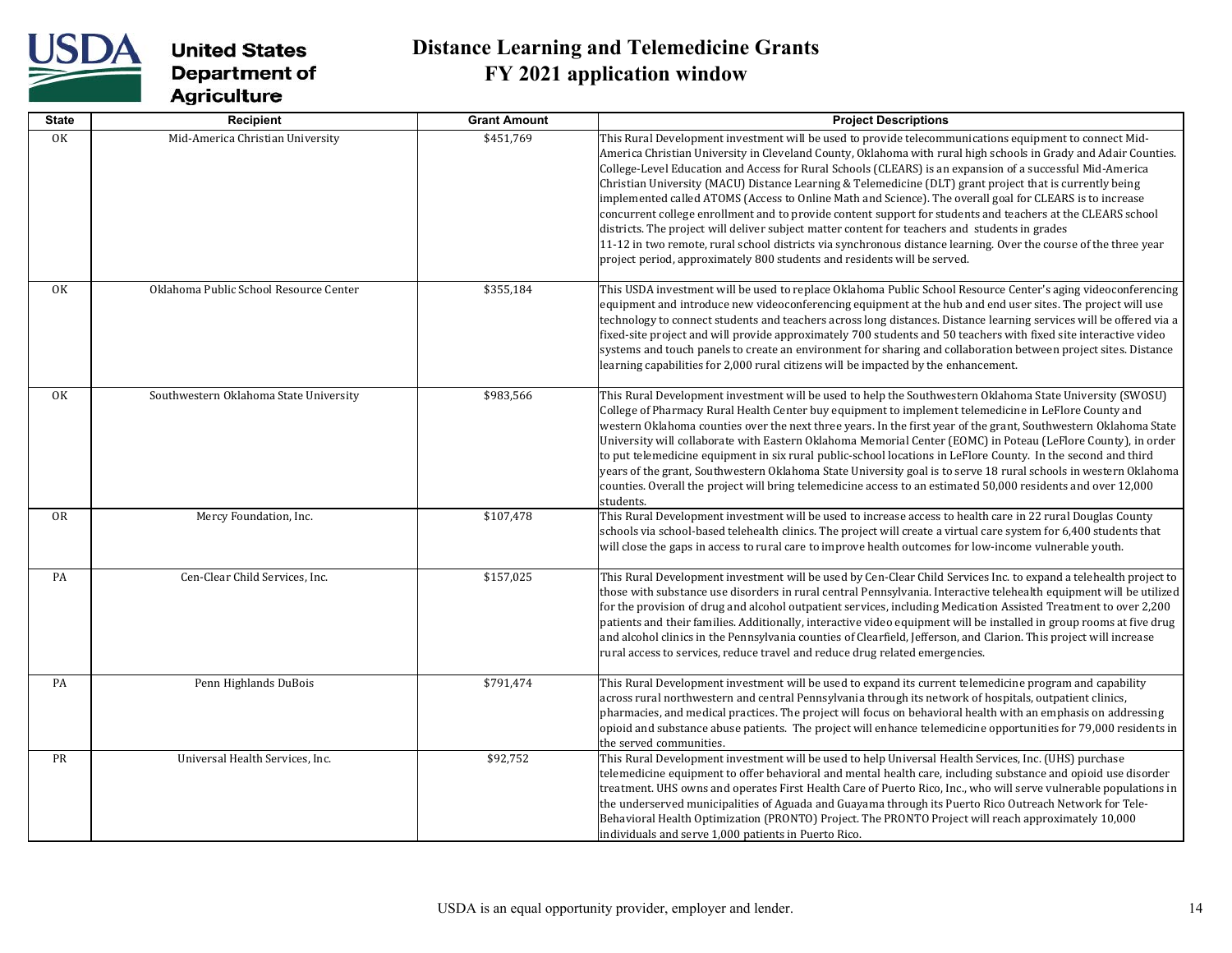

| <b>State</b> | Recipient                                     | <b>Grant Amount</b> | <b>Project Descriptions</b>                                                                                                                                                                                                                                                                                                                                                                                                                                                                                                                                                                                                                                                                                                                                                                                                                                                                                                                                                                                                                                                                                |
|--------------|-----------------------------------------------|---------------------|------------------------------------------------------------------------------------------------------------------------------------------------------------------------------------------------------------------------------------------------------------------------------------------------------------------------------------------------------------------------------------------------------------------------------------------------------------------------------------------------------------------------------------------------------------------------------------------------------------------------------------------------------------------------------------------------------------------------------------------------------------------------------------------------------------------------------------------------------------------------------------------------------------------------------------------------------------------------------------------------------------------------------------------------------------------------------------------------------------|
| SC           | Medical University of South Carolina          | \$365,443           | This Rural Development investment will be used to purchase telemedicine equipment that will expand school-<br>based telehealth service to the medically underserved students in rural South Carolina. The Medical University of<br>South Carolina will serve as a hub site and will serve 29 different rural schools, providing telehealth services to<br>approximately 11,000 students.                                                                                                                                                                                                                                                                                                                                                                                                                                                                                                                                                                                                                                                                                                                   |
| SC           | Piedmont Technical College                    | \$688,500           | This Rural Development investment will be used to purchase distance learning equipment that will connect<br>Piedmont Technical College (PTC), hub site, to the rural community campuses throughout six counties in rural<br>South Carolina. This distance learning project will overhaul and revitalize the current system and update its<br>technology offerings to include a state-of-the-art video conferencing system, accommodating at least 10 additional<br>broadcast locations, better technology, greater flexibility, and increased student learning capacity. An estimated<br>1,900 students and faculty will be directly affected by this project.                                                                                                                                                                                                                                                                                                                                                                                                                                             |
| SC           | South Carolina Department of Corrections      | \$723,276           | This Rural Development investment will be used to support Reducing Recidivism through distance learning, an<br>initiative that uses distance learning to address criminogenic risk factors for offenders in 14 rural correctional<br>institutions. Distance learning technology will be placed in the space dedicated to Programs, Reentry, and<br>Educational services. These criminogenic programs include educational programs, vocational programs, post-<br>secondary enrollment, employability programs (and interviews), cognitive-based programs that target antisocial<br>thinking and behaviors, life skills programs, and reentry services. Ultimate outcomes are reduced recidivism and<br>reduced cost of incarceration for taxpayers. Each year, more than 11,000 offenders will have increased access to<br>rehabilitative and educational services as a result of the project.                                                                                                                                                                                                             |
| SC           | South Carolina Department of Juvenile Justice | \$137,679           | This Rural Development investment will be used to provide expanded services to the agency's rural end-user<br>sites. South Carolina Department of Juvenile Justice (DJJ) recognizes the need to provide justice involved youth<br>with the consistent, high quality, timely, rehabilitative treatment services. Closing the digital divide within the<br>agency's Rehabilitative Services Division will have a positive and direct impact on the quality of treatment<br>services accessible to youth in rural facilities and/or communities. The COVID-19 pandemic exacerbated service<br>gaps in rural areas increasing the urgency of need to expand telemedicine options in rural counties. The ability to<br>offer digital conferencing across the state will enhance telemedicine services systemwide and increase access to<br>care (primary health and behavioral health) for youth in DJJ secure facilities and those served in the community in<br>alterative placements county offices. This project will serve an estimated 12,000 Department of Juvenile Justice<br>youths in South Carolina. |
| TN           | Benton County Board of Education              | \$385,258           | This Rural Development investment will be used to assist the Benton County School District to purchase<br>interactive video conferencing equipment that will provide distance learning services for high school, middle<br>school, and elementary school students in 9 rural schools. It will enable access to quality tele-education, dual<br>enrollment college level access to courses, technology education services as it reduces the costs for transportation<br>and other educational barriers for students throughout the district. Approximately 2,100 students will gain<br>access to distance<br>learning through this project.                                                                                                                                                                                                                                                                                                                                                                                                                                                                 |
| TN           | University Health System, Inc.                | \$534,334           | This Rural Development investment will be used by University Health System, Inc. to enhance remote delivery of<br>primary and specialty care, with special emphasis on mental health and substance abuse services by connecting<br>10 end-user sites, across seven rural counties of Eastern Tennessee, with the University of Tennessee Medical<br>Center network based out of Knoxville.<br>Funding will be used to purchase interactive telecommunication equipment and software designed to better<br>service the surrounding rural residents of the Eastern Tennessee region. It is expected that over 14,000 rural<br>residents will benefit from the increased access made available through this telehealth project.                                                                                                                                                                                                                                                                                                                                                                               |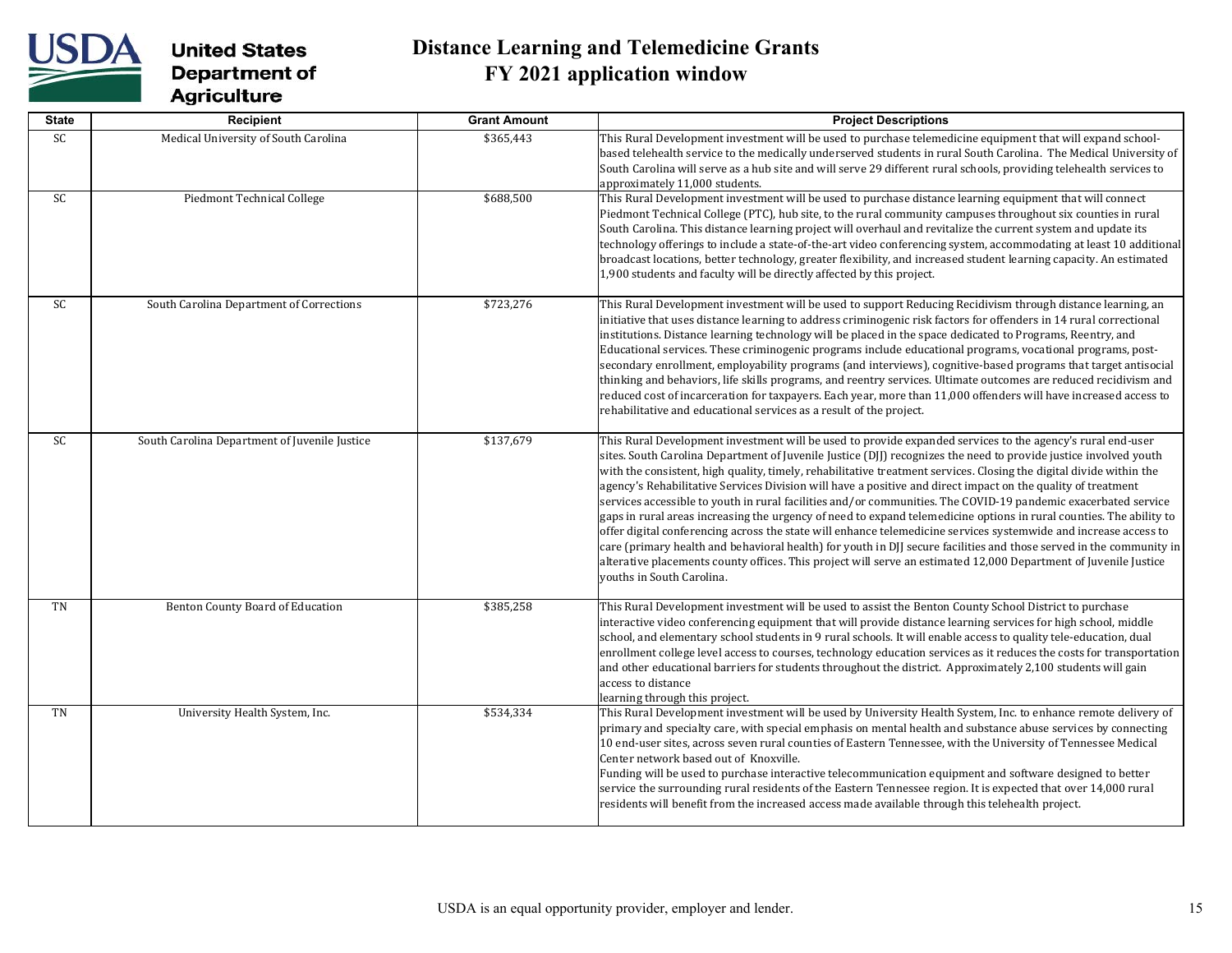

| <b>State</b>                       | Recipient                           | <b>Grant Amount</b> | <b>Project Descriptions</b>                                                                                                                                                                                                                                                                                                                                                                                                                                                                                                                                                                                                                                                                                                                                            |
|------------------------------------|-------------------------------------|---------------------|------------------------------------------------------------------------------------------------------------------------------------------------------------------------------------------------------------------------------------------------------------------------------------------------------------------------------------------------------------------------------------------------------------------------------------------------------------------------------------------------------------------------------------------------------------------------------------------------------------------------------------------------------------------------------------------------------------------------------------------------------------------------|
| TN                                 | University of Tennessee at Martin   | \$278,831           | This Rural Development investment will be used to purchase distance learning equipment that will connect the<br>University of Tennessee at Martin (UTM) and the University of Tennessee Health Science Center (UTHC) to<br>multiple sites throughout West Tennessee. This distance learning grant will comer a diverse array of health-<br>related topics and experiences, including dual-enrollment programming, summer programs, professional and<br>teacher development, telemedicine, and substance abuse education and treatment. The project will offer<br>increased educational opportunities to the 26,000 residents of the communities that house the end-user sites.                                                                                         |
| TN                                 | <b>Weakley County Schools</b>       | \$358,905           | This Rural Development investment will be used by the Weakley County School District to provide distance<br>learning in Weakley County, Tennessee. The project will provide over 2,700 students with access to quality tele-<br>education, dual enrollment college level access to courses, technology education services, and will reduce the costs<br>for transportation and other educational<br>barriers for students throughout the district.                                                                                                                                                                                                                                                                                                                     |
| TN,<br>FL,<br>ID,<br>MD,<br>MO, WY | Corizon Health, Inc.                | \$967,356           | This Rural Development investment will be used to facilitate the delivery of health services including substance<br>abuse treatment and mental health treatment to prison inmate populations in Florida, Idaho, Maryland, Missouri,<br>and Wyoming. An estimated 90,000 incarcerated individuals will be provided with point-of-care behavioral health<br>services through video conferencing by psychiatric professionals and medical professionals at end-user sites.                                                                                                                                                                                                                                                                                                |
| TN, VA                             | Mountain States Health Alliance     | \$298,100           | This Rural Development investment will be used to expand access to Behavioral Health, Urgent Care, and<br>Specialty Care in Rural Appalachia through Mountain States Health Alliance. All telemedicine visits will be<br>conducted on a Health Insurance Portability and Accountability Act compliant platform using VisuWell which is<br>the approved telemedicine platform for the entire health system. The sites comprise 33 rural Primary Care Offices<br>and Urgent Care locations throughout the Mountain States service area in Northeast Tennessee and Southwest<br>Virginia in southern and central Appalachia. An estimated 33,000 patients will benefit from the telemedical care<br>available due to this project.                                        |
| TX                                 | Behavioral Health Management, LLC   | \$346,814           | This Rural Development investment will be used by Behavioral Health Management, LLC to purchase and install<br>telemedicine equipment to increase access to behavioral/mental health and substance/opioid use disorder<br>services to patients located throughout rural Texas and improve the quality of life and the health of patients.<br>Behavioral Hospital of Bellaire is the lead for a consortium of six rural Southeast Texas Health Clinics. The project<br>will improve healthcare outcomes for consortium partners, patients, healthcare professionals, and communities.<br>The project will reach approximately 60,000 individuals and serve 6,000 patients.                                                                                              |
| TX                                 | Clarendon College                   | \$670,423           | This Rural Development investment will be used to purchase state-of-the-art video communication systems<br>located on the main campus of Clarendon College in Clarendon, Texas, as well as three branch locations in<br>Childress, Pampa, and Shamrock. The college will use these systems to allow instructors on one campus to teach<br>classes at other rural sites that lack the faculty for those subjects. Two specific areas where the distance learning<br>technology will have an impact is in expanding the availability of nursing courses to address the healthcare<br>worker shortage in rural Texas and in the delivery of ranch and feedlot operations courses to address workforce<br>needs. The affected population is estimated at 29,000 residents. |
| TX                                 | Eastland Memorial Hospital District | \$896,714           | This Rural Development investment will be used by Eastland Memorial Hospital District to equip twenty-three<br>sites with interactive telehealth equipment in 17 communities located in 14 Texas counties. The sites included in<br>this project will be receiving live, interactive video conferencing technology for the purposes of connecting<br>locations together and bringing health care and continuing medical education (CME) and tele-mental health<br>resources to rural locations where these services are not locally available. This will provide 143,743 rural Texas<br>residents with access to telehealth primary and specialty service as well as enable continuing medical education<br>to the staff at participating project sites.               |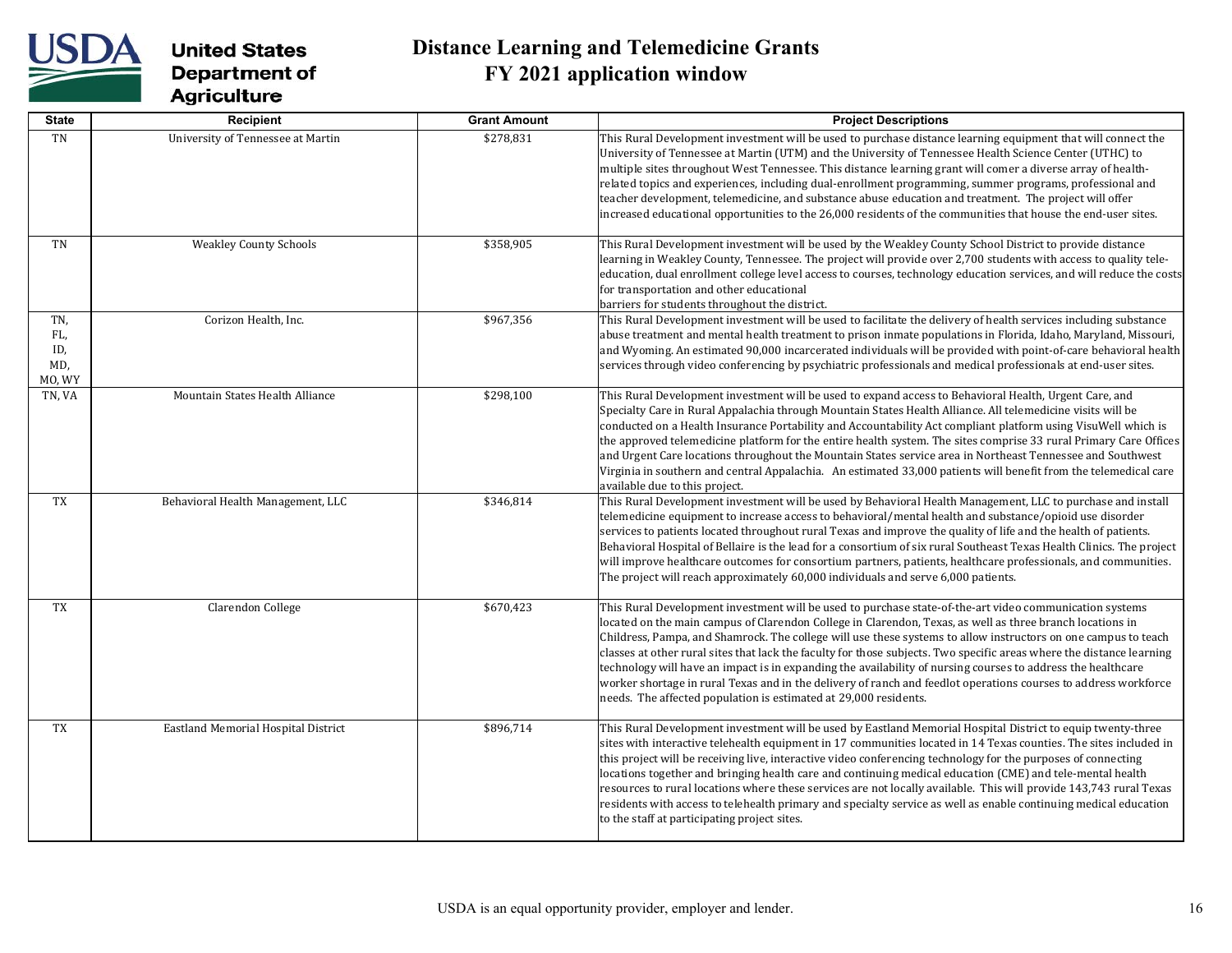

| <b>State</b> | Recipient                                  | <b>Grant Amount</b> | <b>Project Descriptions</b>                                                                                                                                                                                                                                                                                                                                                                                                                                                                                                                                                                                                                                                                                                                                                                                                                                                                                                                                                                                                                                                     |
|--------------|--------------------------------------------|---------------------|---------------------------------------------------------------------------------------------------------------------------------------------------------------------------------------------------------------------------------------------------------------------------------------------------------------------------------------------------------------------------------------------------------------------------------------------------------------------------------------------------------------------------------------------------------------------------------------------------------------------------------------------------------------------------------------------------------------------------------------------------------------------------------------------------------------------------------------------------------------------------------------------------------------------------------------------------------------------------------------------------------------------------------------------------------------------------------|
| TX           | <b>Education Service Center Region XIV</b> | \$322,568           | This Rural Development investment will be used by ESC 14 to build a telemedicine and distance learning network<br>to provide reliable mental health support in a largely rural area of Texas. This project will serve 18 independent<br>school districts, within the Education Service Center Region XIV of rural west Texas. This project will virtually<br>connect staff, students and families of students to mental health professionals in Abilene. It will also provide for<br>virtual supervision of school nurses and help them identify signs of substance abuse. Though the predominant<br>focus of this grant will be on telemedicine, students and staff will also benefit from virtual dual credit courses and<br>state required training. More than 30,000 are likely to benefit from this investment.                                                                                                                                                                                                                                                            |
| <b>TX</b>    | Lamar University                           | \$230,167           | This Rural Development investment will be used to install telemedicine and interactive distance learning<br>equipment in a medical clinic, community center, and public school in Sabine County. The telemedicine<br>equipment will provide access to primary healthcare for students and medically fragile rural residents, provide<br>community access to medical specialty healthcare, and increase access to physical and psychological screenings<br>for students and residents of Sabine County. The distance learning equipment will increase access to<br>opioid/substance abuse, health promotion, and disease prevention distance education. Specialized hearing<br>screening equipment will also be installed at all three end-user sites and at Lamar University's school of nursing<br>and doctor of audiology program to enable access to hearing screenings and referrals for hearing loss.<br>Approximately 10,000 Sabine County residents will benefit from this project.                                                                                      |
| TX, OK       | UHS of Texoma, Inc.                        | \$199,015           | This Rural Development investment will be used to leverage the capabilities of telehealth to address the<br>persistent lack of mental health services in the region. This Psychiatric Access through Rural and Tribal Networks<br>Engaging Remotely (PARTNER) Project will deliver real-time psychiatric care, addiction medicine and behavioral<br>therapy for high-need patients at eight sites spanning seven rural counties in the Choctaw and Chickasaw Nation<br>jurisdictional areas, where an ongoing shortage of critical services continues to limit efforts to address the<br>prevalence of serious mental health conditions in local communities. These rural communities include city of<br>Atoka, the city of Broken Bow, the city of Coalgate, the city of Madill, the city of Stigler, the town of Talihina, and<br>the city of Tishomingo, Oklahoma. The project expects to serve about 8,000 patients in its first three years - 4,900<br>at five facilities open to the general public and 3,100 at three Choctaw facilities exclusively for tribal members. |
| <b>UT</b>    | Central Utah Clinic, P.C.                  | \$90,137            | This Rural Development investment will be used to purchase telemedicine equipment and software, to provide<br>real-time interactive video consultations, examinations, and diagnosis services to an estimated 11,300 residents<br>in central Utah. By connecting specialists and patients virtually and removing access barriers and scheduling<br>delays, Central Utah Clinic, P.C. dba Revere Health expects to see measurable improvement in healthcare<br>outcomes for patients in these rural<br>communities.                                                                                                                                                                                                                                                                                                                                                                                                                                                                                                                                                              |
| VA           | Bristol Virginia Public Schools            | \$993,840           | This Rural Development investment will be used to assist an informal consortium between Radford City Schools,<br>Bristol Virginia Public Schools, and Wise County Schools to purchase interactive video conferencing equipment to<br>deliver distance learning and telehealth services to 21 schools in eight rural Virginia communities. This project<br>will serve an estimated 9,600 students and 700 teachers with fixed site interactive video systems and touch<br>panels to create an environment for sharing and collaboration between project sites.                                                                                                                                                                                                                                                                                                                                                                                                                                                                                                                   |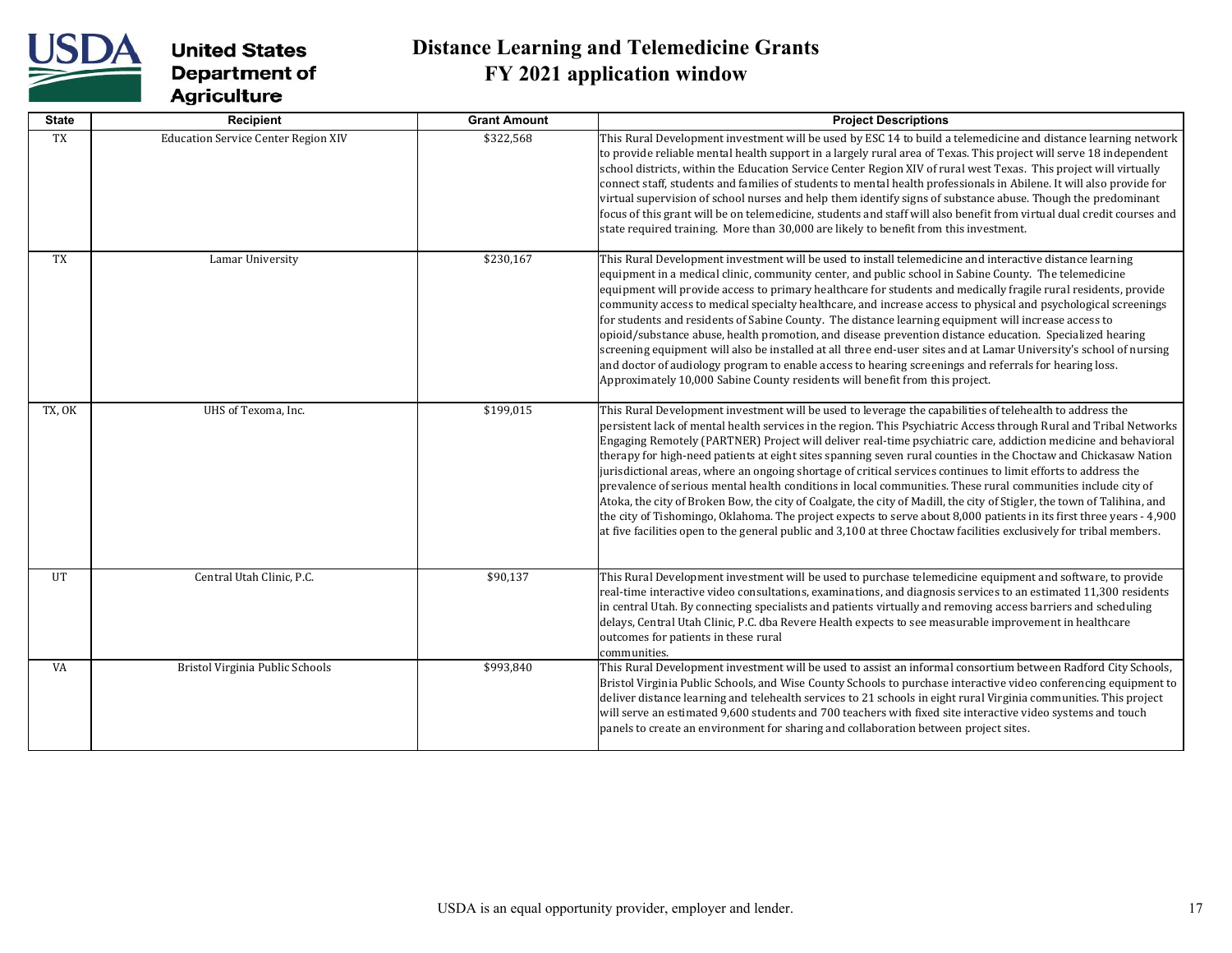

| <b>State</b> | Recipient                                           | <b>Grant Amount</b> | <b>Project Descriptions</b>                                                                                                                                                                                                                                                                                                                                                                                                                                                                                                                                                                                                                                                                                                                                                                                                                                                                                                                                                                                                                                                          |
|--------------|-----------------------------------------------------|---------------------|--------------------------------------------------------------------------------------------------------------------------------------------------------------------------------------------------------------------------------------------------------------------------------------------------------------------------------------------------------------------------------------------------------------------------------------------------------------------------------------------------------------------------------------------------------------------------------------------------------------------------------------------------------------------------------------------------------------------------------------------------------------------------------------------------------------------------------------------------------------------------------------------------------------------------------------------------------------------------------------------------------------------------------------------------------------------------------------|
| VA           | The Rector & Visitors of the University of Virginia | \$267,036           | This Rural Development investment will be used to purchase telemedicine equipment to serve a Tribal Nation, a<br>Critical Access Hospital, a new Opioid Use Disorder and Substance Use Disorder clinic, and two federally qualified<br>health centers serving the Appalachian region of Virginia. It will address urgent needs including the COVID-19<br>pandemic, the public health emergency of Opioid addiction in the coal-mining region, severe respiratory disease,<br>and Type 2 diabetes. UVA Health will serve as the Hub site, providing access to clinical specialists across 60<br>clinical fields through synchronous video-conferencing systems deployed at the end-user sites. It is estimated<br>that over 3,000 patients will receive treatment from this project.                                                                                                                                                                                                                                                                                                  |
| WA           | Centro De Servicios Comunitarios                    | \$524,514           | This Rural Development investment will be used to purchase equipment that will allow Centro De Servicios<br>Comunitarios (CSC). CSC Yakima (the CSC Tech Hub) to provide support for both Telemedicine and Remote<br>Learning services on the Yakima Reservation. Key among the telemedicine services will be referral to two Yakima<br>Valley Farm Workers Clinics (YVFW) treatment centers specializing in behavioral health including Substance<br>Abuse and alcoholism with extended services provided for the families of those afflicted. Distance Learning<br>opportunities will be provided across multiple communities from two end user locations to support enhanced<br>English Language skills, computer literacy, remedial academic tutoring and educational enrichment courses of<br>study in science, technology, engineering, and math (STEM) fields. This project will reach approximately 9,700<br>community residents.                                                                                                                                            |
| WA           | Davenport School District                           | \$523,919           | This Rural Development investment will be used to serve students and members of the Davenport, Hatton, Lind<br>and Ritzville communities. Proposed hub/end-user sites for this project will be the Davenport High School,<br>Davenport Elementary/Junior High, Lind Elementary School, Ritzville Grade School, Lind-Ritzville Middle School,<br>and Lind-Ritzville High School. This project will bring telecommunications equipment into these schools and also<br>allow the districts to expand College In the Classroom programs, share teacher resources, expand professional<br>development, expand remote learning capabilities, and begin offering students and community members access to<br>telemedicine opportunities. This project will impact an estimated 1,500 rural community members.                                                                                                                                                                                                                                                                               |
| WA, MT       | University of Washington                            | \$941,760           | This Rural Development investment will be used to connect 12 rural dental clinics in the states of Washington and<br>Montana through state-of-the-art tele-dentistry equipment to the University of Washington School of Dentistry. It<br>will provide much greater access to instructors while caring for patients and expands the ability for teaching<br>dentistry students to successfully learn oral health care while training at rural or underserved locations. The<br>direct service area includes 57,000 residents, but the project is expected to have an impact on surrounding areas<br>as well, with a total affected population of 890,000.                                                                                                                                                                                                                                                                                                                                                                                                                            |
| WI           | Waushara County                                     | \$227,418           | This Rural Development investment will be used to provide telemedicine through the Waushara County<br>Emergency Medical Services Department. The funding will connect seven fixed rural station locations (the main<br>Waushara County location, four station locations and two posting locations) and outfit seven ambulance and truck<br>vehicles with mobile hotspots and mobile telehealth video conferencing systems for emergency medical services<br>(EMS) telemedicine services while in the field. The vehicles will be outfitted with telemedicine systems and<br>mobile hot spot boosters for connectivity so that ambulances in the field can, in real time, respond to calls and<br>incidents and then connect live with healthcare providers to improve efficiency and support services for patients.<br>At each of these fixed sites, video conferencing technology solutions will be installed to enable real-time, live,<br>interactive training and education initiatives via distance learning. The project will benefit approximately 25,000<br>rural residents. |